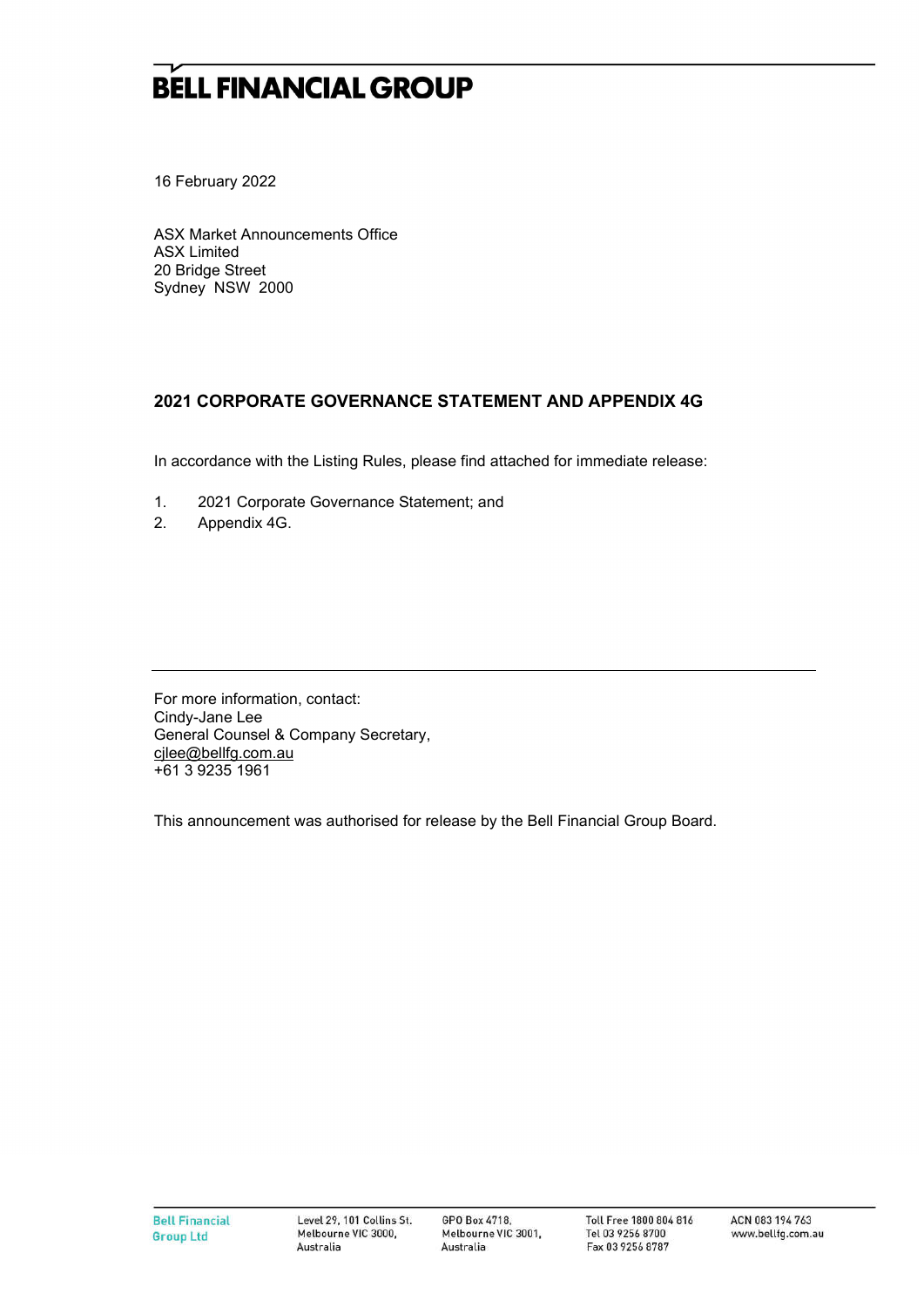# **BELL FINANCIAL GROUP**

# **CORPORATE GOVERNANCE STATEMENT 2021**

**BELL FINANCIAL GROUP**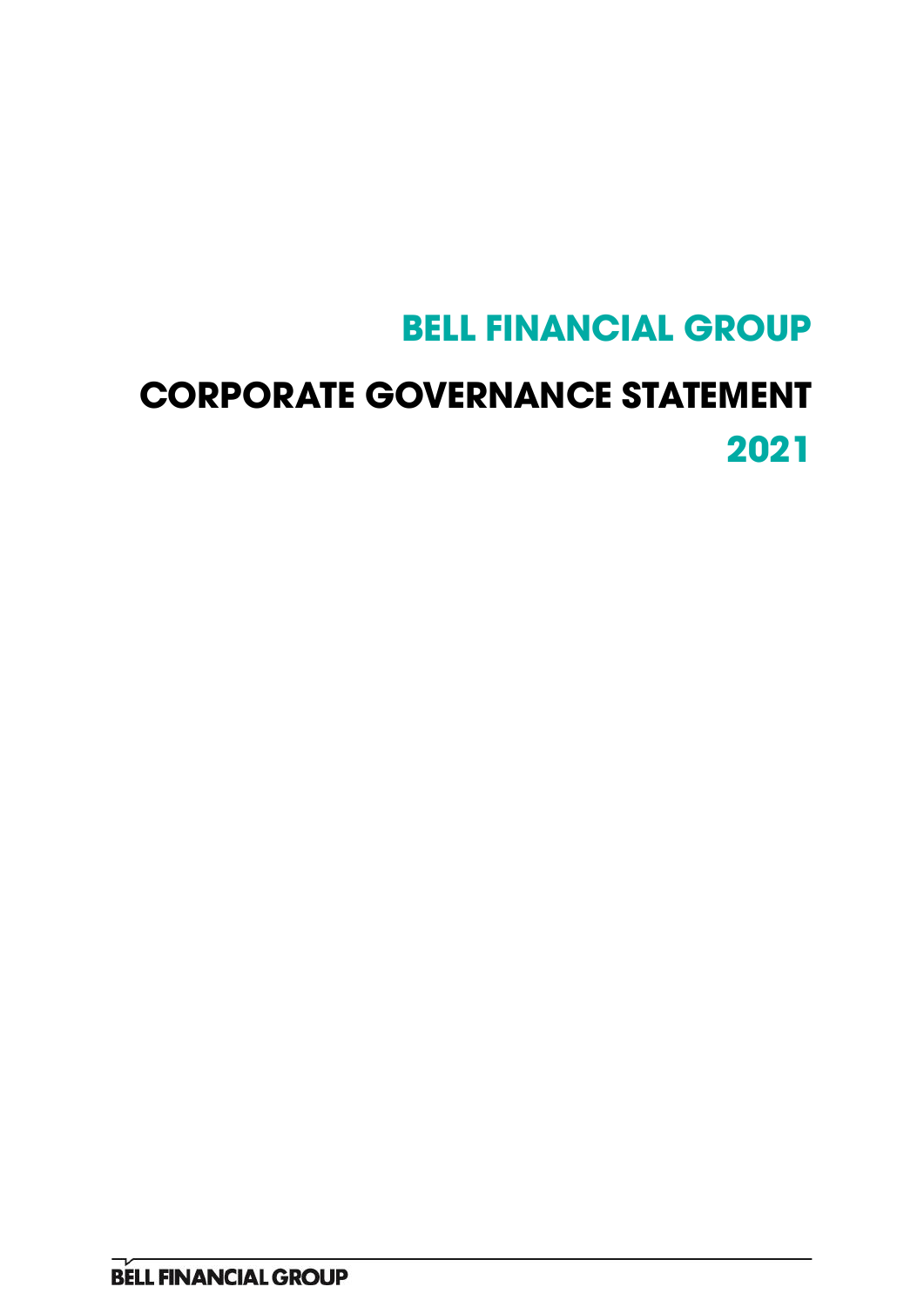This Corporate Governance Statement has been approved by the Board of Bell Financial Group Ltd (ACN 083 194 763) (ASX:BFG) (Bell Financial Group) and is current as at 31 January 2022. It outlines the key corporate governance practices of Bell Financial Group during the reporting period from 1 January 2021 to 31 December 2021.

Bell Financial Group recognises the importance of good corporate governance. The ASX Corporate Governance Council (Council) Principles and Recommendations (Recommendations) set out recommended corporate governance practices for listed entities. While the Recommendations are designed to achieve good corporate governance outcomes, the Council recognises that different entities may legitimately adopt different corporate governance practices based on a range of factors, including their size and complexity. The Recommendations are therefore not mandatory, however where the board of a listed entity does not follow a particular Recommendation, it must explain why – the "if not, why not" approach.

Bell Financial Group adopted the majority of the Recommendations during the reporting period. Where a Recommendation was not followed for any part of the reporting period, the reasons for this are stated below together with any alternative governance practices adopted.

#### Board members

| Name                       | Position                  | Independent |
|----------------------------|---------------------------|-------------|
| Alastair Provan            | <b>Executive Chairman</b> | No          |
| Graham Cubbin              | Independent Director      | Yes         |
| Brian Wilson AO            | Independent Director      | Yes         |
| Christine Feldmanis        | Non-Executive Director    | No          |
| Craig Coleman <sup>1</sup> | Independent Director      | Yes         |

The directors of Bell Financial Group during the reporting period were:

1. Mr Coleman retired on 17 February 2021.

#### Composition of the Board

The skills, experience and expertise of each director is described in the Directors' Report section of the Annual Report. Each director possesses significant financial acumen and has extensive experience in financial markets and financial services. The following table summarises the key skills and experience of the directors during the reporting period (including Mr Coleman):

| <b>Skills and experience</b>                                                  | No. of directors |
|-------------------------------------------------------------------------------|------------------|
| Retail and institutional broking                                              | 5                |
| Investment banking / equity capital markets                                   | 5                |
| Financial acumen                                                              | 5                |
| Other financial services                                                      | 5                |
| Held CEO or similar position in financial organisation                        | 5                |
| Experience as a non-executive director of at least<br>2 other listed entities | 4                |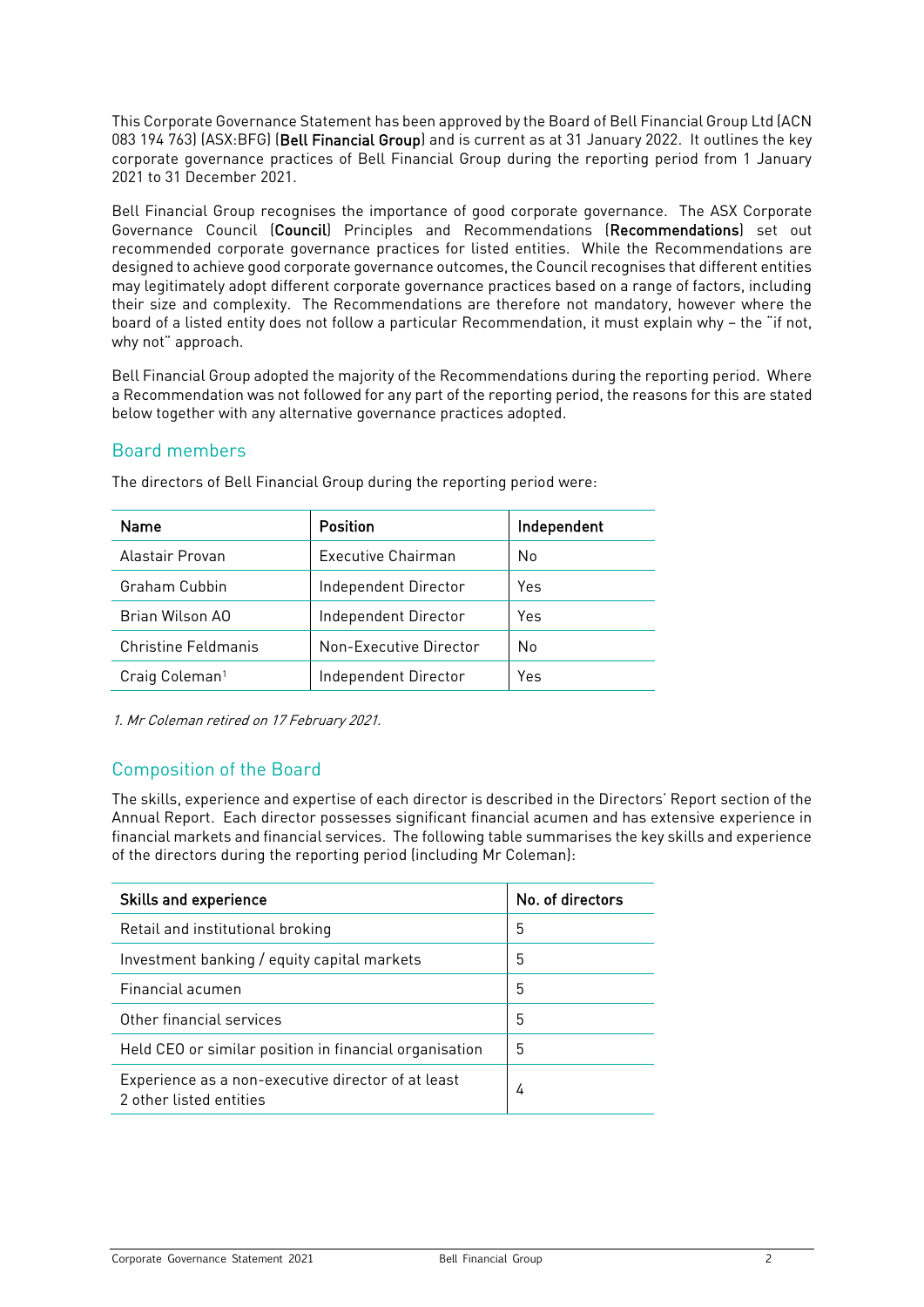#### Chairman

Mr Provan is the Executive Chairman of Bell Financial Group and he is responsible for the day-to-day management of all businesses within the Group. The Chairman of the Board is not an independent director and he is currently performing the roles of both Executive Chairman and Managing Director. This represents a departure from the Recommendations. The Board considers that this is in the best interests of Bell Financial Group given the depth and breadth of Mr Provan's experience, expertise and understanding of the business.

#### Directors' independence

A director is considered independent if their interests are not allied with the interests of management, they are not a substantial shareholder, and they are free of any business or other relationship that could materially influence, or reasonably be perceived to materially influence, the independent exercise of their judgement. The Board Charter contains the principles used by the Board in assessing independence and is located at [www.bellfg.com.au/#corporate-governance.](http://www.bellfg.com.au/#corporategovernance)

During the reporting period the Board had a majority of independent directors until 17 February 2021 and thereafter had an equal number of independent and non-independent directors. This is a departure from the Recommendation that a majority of the Board should be independent directors. The Board had a majority of non-executive directors throughout the reporting period. The Board considers that it is able to make decisions acting in the best interests of Bell Financial Group without bias towards management or any other person or group with whom a non-independent director may be associated.

#### Independent professional advice

Directors are, after consultation with the Chairman, able to seek independent professional advice at Bell Financial Group's expense. Where appropriate, that advice will be made available to the Board.

#### Director education

Bell Financial Group has a process to educate new directors about the nature of the business, current issues, corporate strategy and the expectations of Bell Financial Group concerning the performance of directors. Directors also have the opportunity to meet with management to gain a better understanding of Bell Financial Group's business and operations. Directors are given access to continuing education opportunities to update and enhance their skills and knowledge.

#### BOARD RESPONSIBILITIES

The Board is responsible for the overall corporate governance of Bell Financial Group, which includes effective oversight of management. The Board has adopted a Board Charter which contains a description of the specific responsibilities reserved to the Board and those reserved to management. The Board Charter also describes the nature of matters delegated to senior executives and includes a description of the roles of the Executive Chairman and the Managing Director. This description is designed to clearly identify the division of responsibility at the senior executive level of Bell Financial Group. The Managing Director has authority to delegate to the senior executive team. As noted above, Mr Provan is currently performing the roles of both Executive Chairman and Managing Director.

The Board is responsible for monitoring the senior executive team's performance. A performance evaluation for senior executives was carried out by the Executive Chairman during the reporting period.

#### BOARD COMMITTEES

The Board Charter contemplates that the Board may delegate certain functions to Board committees to assist the Board in the discharge of its oversight role. A committee is required to consider particular issues in detail and then report back to and advise the Board. The Board has one standing committee, the functions of which are discussed below.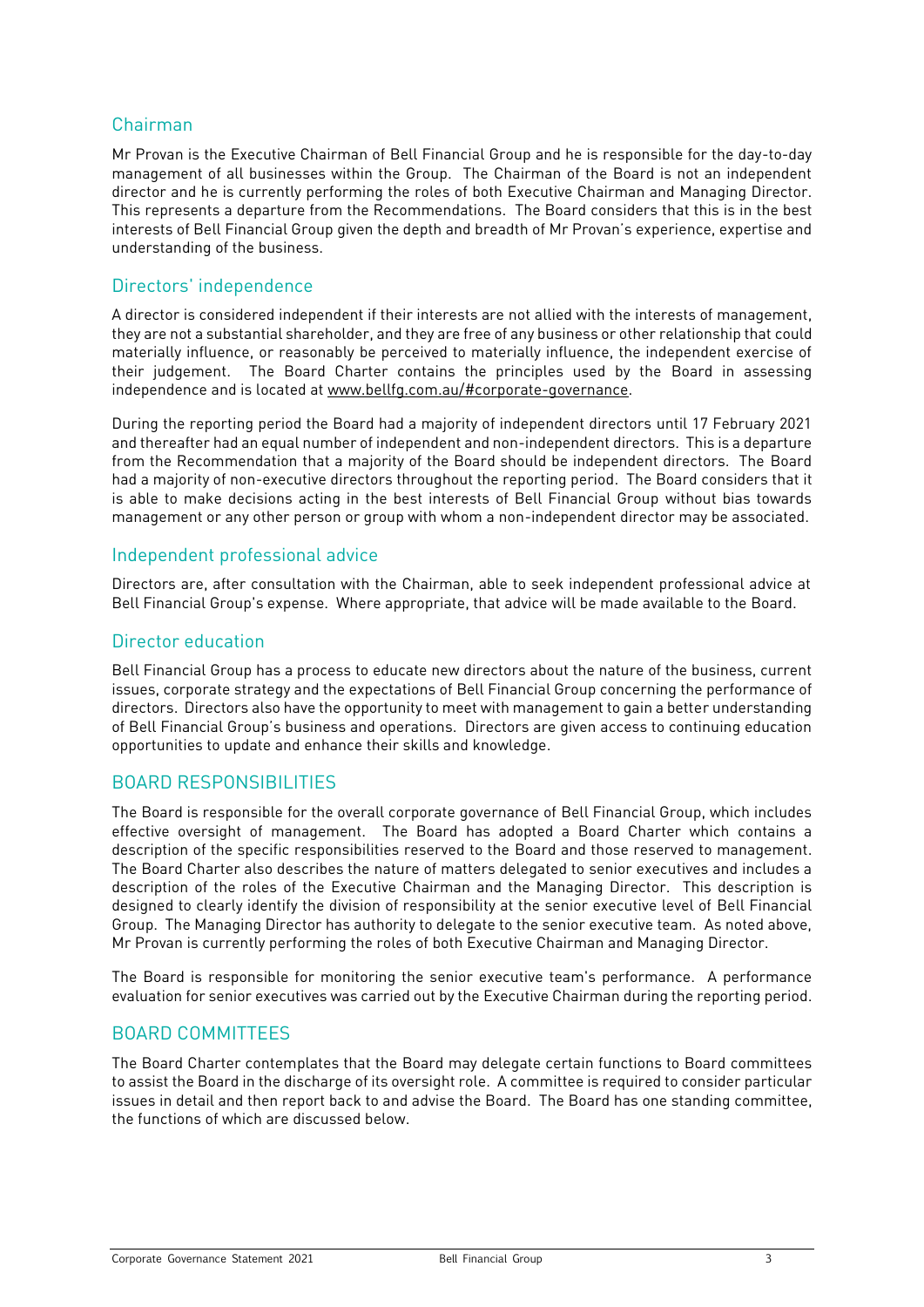#### Group Risk and Audit Committee (GRAC)

The GRAC assists the Board to carry out its oversight role in relation to risk management, compliance, accounting, auditing and financial reporting. The core responsibilities of the GRAC include reviewing and where required providing recommendations to the Board on:

- the effectiveness of Bell Financial Group's systems of risk management, internal controls and compliance
- financial reporting and financial statements
- monitoring the independence and competence of the external auditors
- overseeing the performance of the internal audit and risk function.

The GRAC Charter states that the Chair of the Committee must be an independent director who is not the Chairman of the Board. The Charter also states that the Committee must be comprised of only non-executive directors, a majority of independent directors and have at least three members. These requirements were met during the reporting period.

Under the GRAC Charter, the Committee is required to review its performance periodically and whenever there are major changes to the management structure of Bell Financial Group. The performance evaluation has regard to the extent to which the Committee has met its responsibilities under the Charter. A formal performance evaluation was not undertaken during the reporting period. A copy of the GRAC Charter is located a[t www.bellfg.com.au/#corporate-governance.](http://www.bellfg.com.au/#corporate-governance)

#### REMUNERATION

Bell Financial Group does not have a remuneration committee. The Board has reserved for itself decisions on the remuneration framework for non-executive directors, executive directors and other key management personnel (KMPs), and senior executives. This includes recommendations in relation to incentive schemes and equity-based plans where appropriate. An overview of Bell Financial Group's remuneration policy and framework is contained in the Board Charter and the Remuneration Report section of the Annual Report, located at [www.bellfg.com.au/#corporate-governance.](http://www.bellfg.com.au/#corporategovernance)

#### BOARD NOMINATIONS AND RENEWAL

Bell Financial Group does not have a nomination committee. The Board has reserved for itself the relevant responsibilities, including appointing and removing the Managing Director, developing and approving succession plans for the Board and key senior executives and overseeing that membership of the Board has the mix of experience, skills and diversity appropriate for Bell Financial Group's needs. A performance evaluation of the Board as a whole and each individual director was carried out during the reporting period. There must be an election of directors at each Annual General Meeting. The constitution of Bell Financial Group provides, among other things, for a process of retirement of directors by rotation (which occurs for each director approximately every three years except for the Managing Director). Directors who retire from office are eligible to stand for re-election.

#### COMPANY POLICIES

#### Code of Conduct

Bell Financial Group has developed a Code of Conduct which applies to all directors, officers, employees, contractors, consultants and associates. Bell Financial Group is committed to honesty and integrity in all its dealings, as well as ensuring the highest quality of service is provided to clients at all times. The Code sets out the ethical standards, values and policies of Bell Financial Group. It provides a framework to guide compliance with legal and other obligations to stakeholders, commitment to which the Board believes will maintain the confidence of Bell Financial Group's stakeholders. The Code sets out Bell Financial Group's policy on anti-bribery and corruption, privacy and confidentiality, among other things, and states that all potential or actual conflicts of interest must be avoided or disclosed. Directors must keep the Board advised, on an ongoing basis, of any interest that could potentially conflict with that of Bell Financial Group. Where the Board believes that a significant conflict exists for a director on a Board matter, the director concerned will not receive the relevant Board papers and must not be present at the meeting while the item is considered. Details of certain transactions with Bell Financial Group and related parties of directors and KMPs must be disclosed in the Annual Report.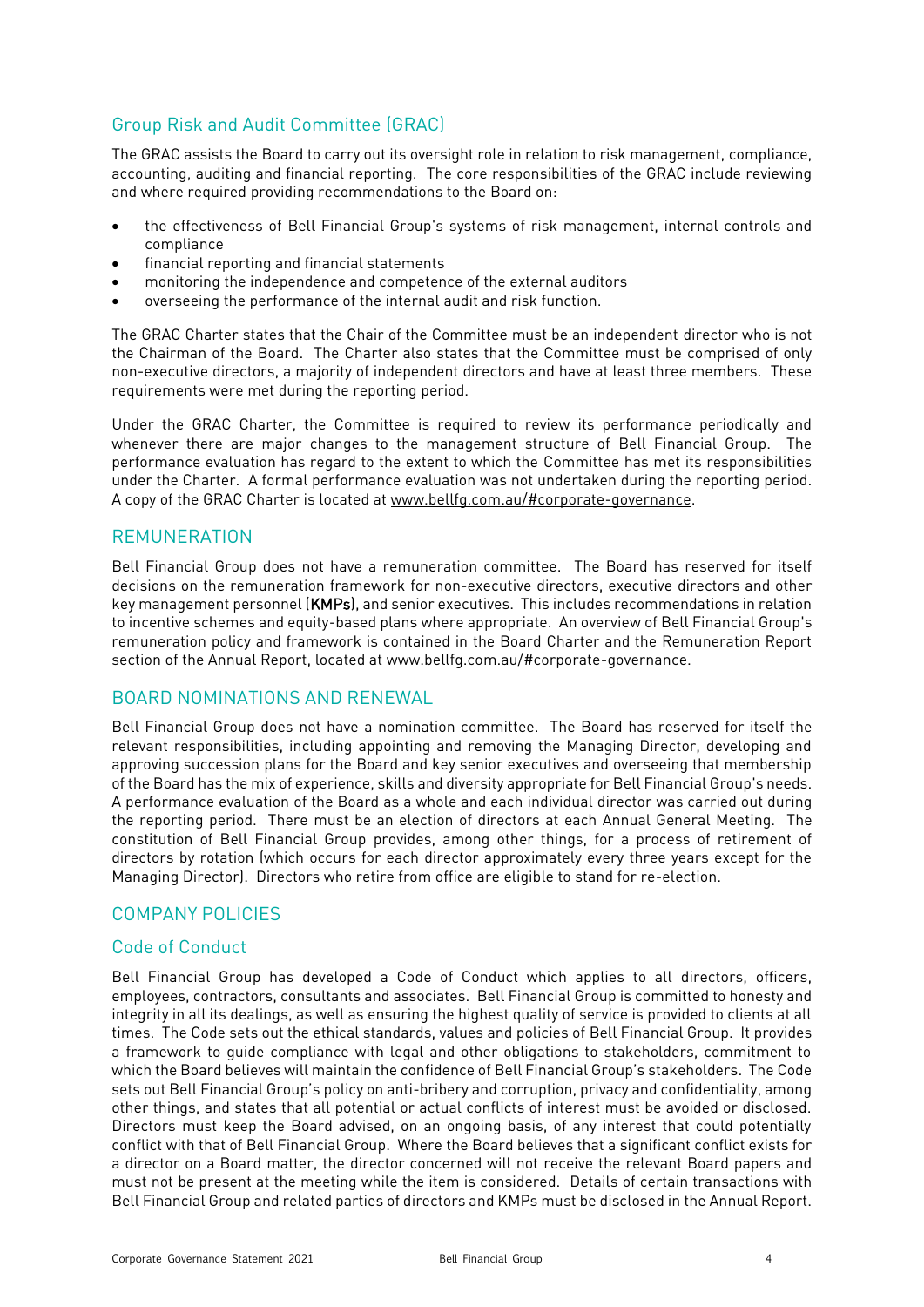A copy of the Code of Conduct is located at [www.bellfg.com.au/#corporate-governance.](http://www.bellfg.com.au/#corporategovernance)

#### Disclosure and Communications Policy

With a view to ensuring that shareholders are informed of all major developments affecting Bell Financial Group and its businesses, the Board has adopted polices, including a Disclosure and Communications Policy, designed to ensure that Bell Financial Group meets the continuous disclosure obligations imposed by the ASX Listing Rules and the Corporations Act. Information is communicated to shareholders through ASX announcements, the Annual Report and the half-yearly report, which are available on Bell Financial Group's website, [www.bellfg.com.au.](http://www.bellfg.com.au/) Shareholders may elect to receive all communications from Bell Financial Group's share registry electronically. Bell Financial Group also provides a facility for shareholders to ask questions via its website, which are answered directly.

A copy of the Disclosure and Communications Policy is located at [www.bellfg.com.au/#corporate](http://www.bellfg.com.au/#corporategovernance)[governance.](http://www.bellfg.com.au/#corporategovernance)

#### Trading Policy

Bell Financial Group has adopted a Trading Policy that applies to the directors and other KMPs, directors of Bell Financial Group's subsidiaries, and other persons nominated by the Managing Director from time to time (Designated Persons). The Policy explains the restrictions on trading that apply to Designated Persons, including during the following 'black-out periods' (subject to limited exceptions):

- from the end of Bell Financial Group's financial year (31 December) until the release of the full year results in February; and
- from the end of Bell Financial Group's half-year (30 June) until the release of the half-year results in August.

Other 'black-out periods' may be declared from time to time. The Policy contains an approval process to be followed by Designated Persons if they propose to deal in Bell Financial Group's securities.

A copy of the Trading Policy is located at [www.bellfg.com.au/#corporate-governance.](http://www.bellfg.com.au/#corporategovernance)

#### Diversity Policy

Considerable diversity exists throughout the Group in terms of age, culture and gender. Bell Financial Group values diversity in the workplace and is committed to employing people on the basis of the 'best fit' for the job, based on relative ability, performance and potential. Bell Financial Group departs from the Recommendations in that it does not set measurable objectives around gender diversity, nor does it disclose the proportion of female employees at organisation, senior executive and Board level.

Bell Financial Group's Diversity Policy is located at [www.bellfg.com.au/#corporate-governance.](http://www.bellfg.com.au/#corporategovernance)

#### Description of Risk Management Policy and Framework

The Board understands that the management of risk is a continuous process and an integral part of sound business management and corporate governance. The GRAC plays a key role in assisting the Board with its responsibilities relating to the effectiveness of Bell Financial Group's systems of risk management and internal controls, financial reporting, compliance, monitoring the independence and competence of the external auditors, and overseeing the performance of the internal audit and risk function. The GRAC is also responsible for promoting a widely shared control and risk management culture appropriate to Bell Financial Group's business.

Bell Financial Group has implemented a Risk Management Policy and Framework based on AS ISO 31000:2018 Risk Management - Guidelines. The Group's principal financial instruments comprise loans and advances, listed securities, derivatives, term deposits and funds at call. The main risks arising from the Group's financial instruments are market risk, credit risk and liquidity risk. These are examined in more detail in the Annual Report. The GRAC reviews Bell Financial Group's Risk Management Policy and its Risk Management Plan at least annually and a review was conducted during the reporting period. The GRAC reports to the Board on these matters and the Board was satisfied that Bell Financial Group's risk management and internal control systems were appropriate during the reporting period.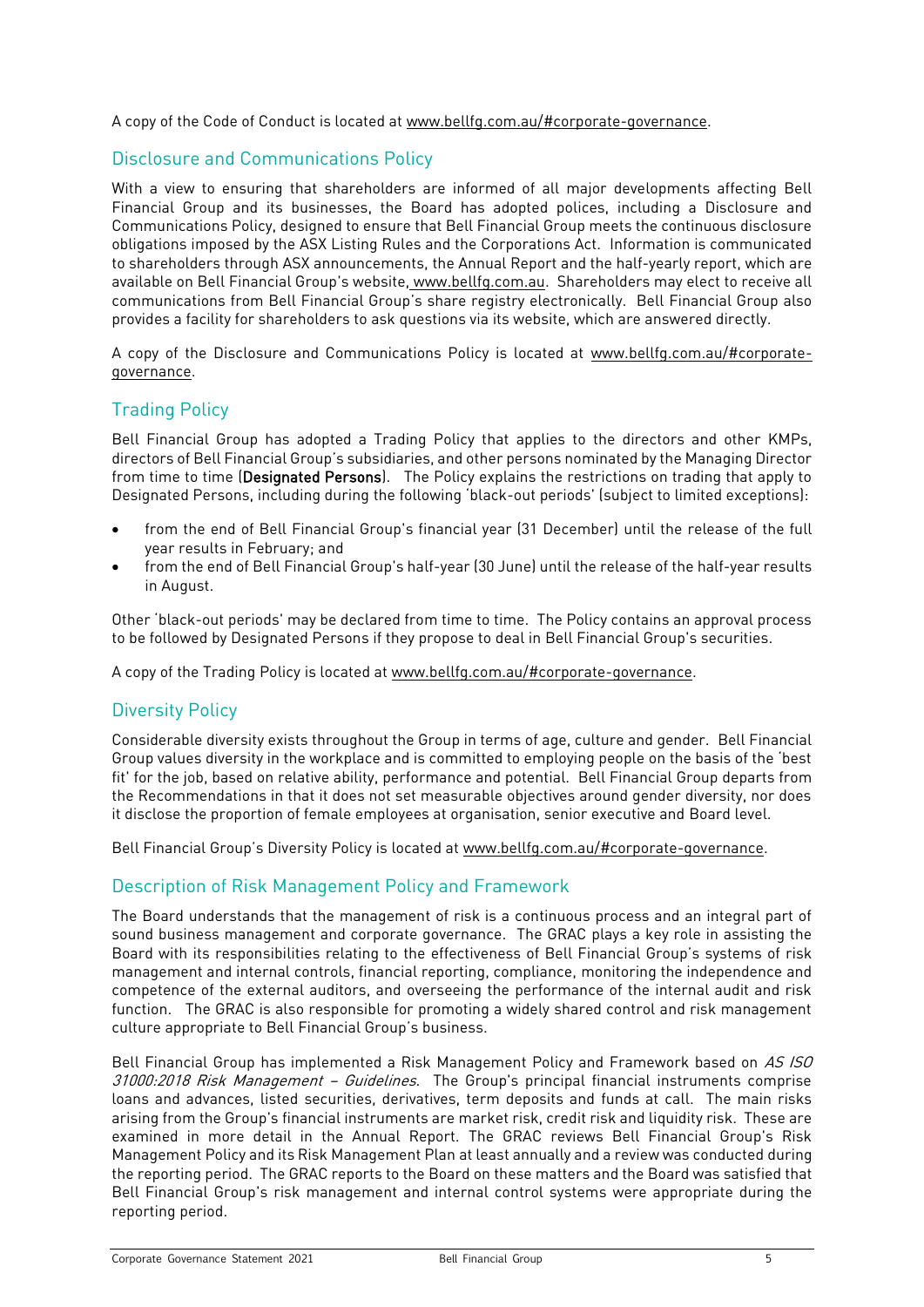A description of the Risk Management Policy Framework is located at [www.bellfg.com.au/#corporate-governance.](http://www.bellfg.com.au/#corporate-governance)

#### Whistleblower Policy

Bell Financial Group has a policy to ensure that individuals can raise any concerns about misconduct or impropriety in a way that is confidential, safe and secure, through different channels.

A copy of the Whistleblower Policy is located at [www.bellfg.com.au/#corporate-governance.](http://www.bellfg.com.au/#corporategovernance)

#### Modern Slavery Statement

Given the high level of oversight and control that Bell Financial Group has over its operations, and the nature of the financial services that it provides, Bell Financial Group considers that the risks of modern slavery and human trafficking in its operations and supply chain are rated low. The steps that Bell Financial Group takes to mitigate those risks are set out in its Modern Slavery Statement.

A copy of the Modern Slavery Statement is located at [www.bellfg.com.au/#corporate-governance.](http://www.bellfg.com.au/#corporategovernance)

#### OTHER GOVERNANCE MATTERS

#### Material exposure to economic, environmental and social sustainability risks

There are a number of material financial and non-financial risks that could adversely affect the Group and the achievement of the Group's financial performance objectives, including market risk, credit risk and liquidity risk. Those risks and how they are managed are described in Notes 3 and 30 to the Financial Statements in the Annual Report. Other key risks include:

- Movements in Australian and international financial markets
- Changes in legislation and policy
- Operational risks (including regulatory compliance and technology and information systems)
- Loss of key business relationships
- Competition and pricing pressure
- Loss of reputation.

The Board has considered whether the Group has any direct material exposure to environmental or social risks. At this time, the Board does not consider that the Group has any material exposure to these risks. However, the Board continues to monitor and keep a watching brief over the potential impacts of environment and social risks across the Group.

#### External auditor

Bell Financial Group's policy is to appoint an external auditor who demonstrates quality and independence. The performance of the auditor is reviewed annually. KPMG is Bell Financial Group's external auditor. The external auditor attends each Annual General Meeting where they are available to answer shareholder questions about the conduct of the audit and the preparation and content of the Auditor's Report.

#### Internal audit

The internal auditors assist the GRAC in ensuring Bell Financial Group's compliance with internal controls and risk management programs by regularly reviewing the effectiveness of the Group's internal controls and systems. The GRAC is responsible for approving the program of internal audit visits to be conducted each financial year and for the scope of the work to be performed. The GRAC is also responsible for recommending to the Board the appointment and dismissal of the Head of Internal Audit and Risk.

#### Other information

This Corporate Governance Statement and the ASX Appendix 4G (a checklist cross-referencing the Recommendations to the relevant disclosures in this document, the Annual Report and Bell Financial Group's website) have been lodged with the ASX and can also be found at: [www.bellfg.com.au/#corporate-governance.](http://www.bellfg.com.au/#corporate-governance)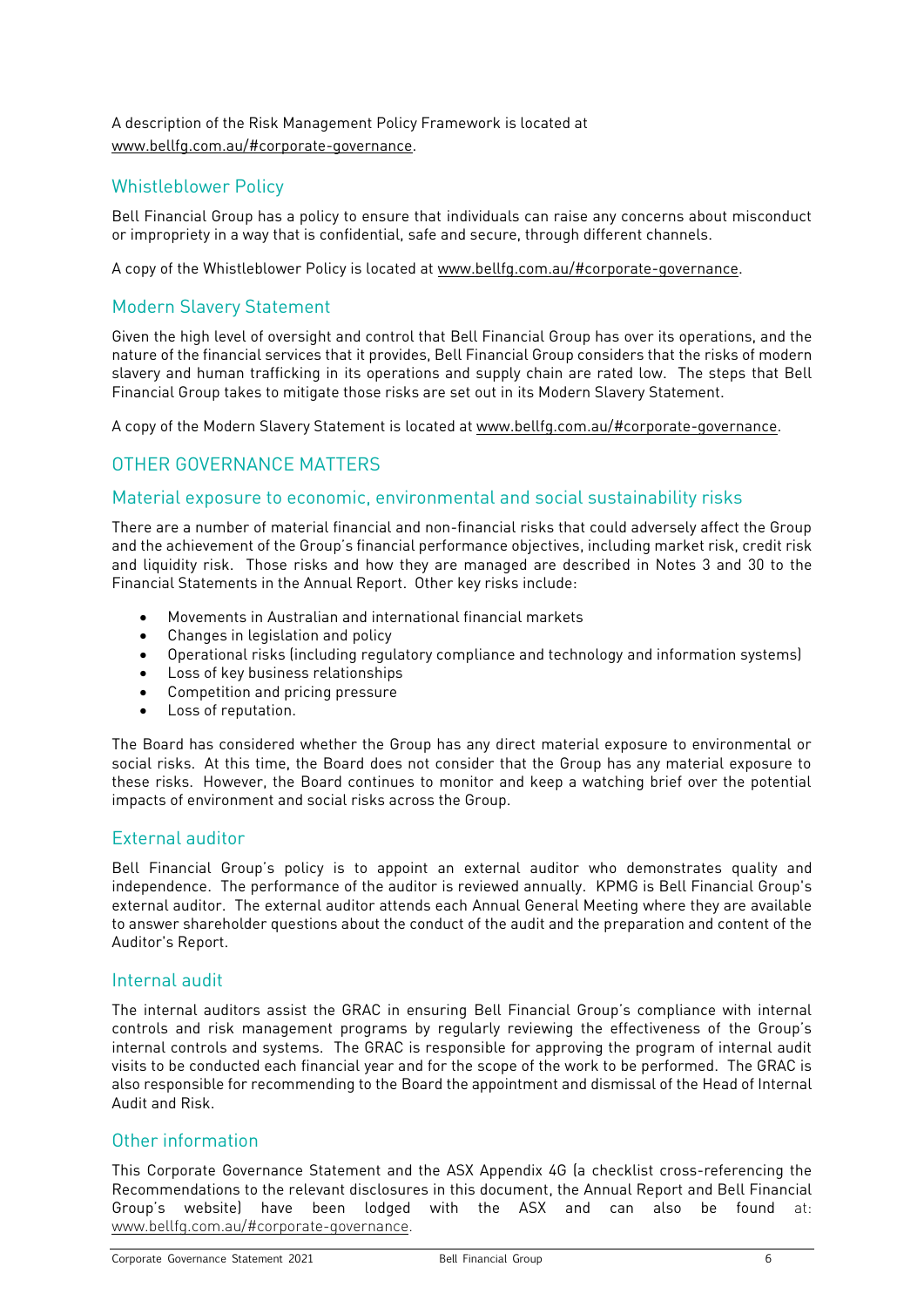### **Appendix 4G**

### **Key to Disclosures Corporate Governance Council Principles and Recommendations**

Name of entity

Bell Financial Group Limited

59 083 194 763 31 December 2021

ABN/ARBN Financial year ended:

Our corporate governance statement<sup>1</sup> for the period above can be found at:<sup>2</sup>

☐ These pages of our annual report:

 $\boxtimes$ This URL on our

[www.bellfg.com.au/#corporate-governance](http://www.bellfg.com.au/#corporate-governance)<br>website:

The Corporate Governance Statement is accurate and up to date as at 31 January 2022 and has been approved by the board.

The annexure includes a key to where our corporate governance disclosures can be located.<sup>3</sup>

| Date:                                                | 16 February 2022                                    |
|------------------------------------------------------|-----------------------------------------------------|
| Name of authorised officer<br>authorising lodgement: | Cindy-Jane Lee, General Counsel & Company Secretary |

See notes 4 and 5 below for further instructions on how to complete this form.

<sup>&</sup>lt;sup>1</sup> "Corporate governance statement" is defined in Listing Rule 19.12 to mean the statement referred to in Listing Rule 4.10.3 which discloses the extent to which an entity has followed the recommendations set by the ASX Corporate Governance Council during a particular reporting period.

Listing Rule 4.10.3 requires an entity that is included in the official list as an ASX Listing to include in its annual report either a corporate governance statement that meets the requirements of that rule or the URL of the page on its website where such a statement is located. The corporate governance statement must disclose the extent to which the entity has followed the recommendations set by the ASX Corporate Governance Council during the reporting period. If the entity has not followed a recommendation for any part of the reporting period, its corporate governance statement must separately identify that recommendation and the period during which it was not followed and state its reasons for not following the recommendation and what (if any) alternative governance practices it adopted in lieu of the recommendation during that period.

Under Listing Rule 4.7.4, if an entity chooses to include its corporate governance statement on its website rather than in its annual report, it must lodge a copy of the corporate governance statement with ASX at the same time as it lodges its annual report with ASX. The corporate governance statement must be current as at the effective date specified in that statement for the purposes of Listing Rule 4.10.3.

Under Listing Rule 4.7.3, an entity must also lodge with ASX a completed Appendix 4G at the same time as it lodges its annual report with ASX. The Appendix 4G serves a dual purpose. It acts as a key designed to assist readers to locate the governance disclosures made by a listed entity under Listing Rule 4.10.3 and under the ASX Corporate Governance Council's recommendations. It also acts as a verification tool for listed entities to confirm that they have met the disclosure requirements of Listing Rule 4.10.3.

The Appendix 4G is not a substitute for, and is not to be confused with, the entity's corporate governance statement. They serve different purposes and an entity must produce each of them separately.

<sup>&</sup>lt;sup>2</sup> Tick whichever option is correct and then complete the page number(s) of the annual report, or the URL of the web page, where your corporate governance statement can be found. You can, if you wish, delete the option which is not applicable.

<sup>&</sup>lt;sup>3</sup> Throughout this form, where you are given two or more options to select, you can, if you wish, delete any option which is not applicable and just retain the option that is applicable. If you select an option that includes " $OR$ " at the end of the selection and you delete the other options, you can also, if you wish, delete the "OR" at the end of the selection.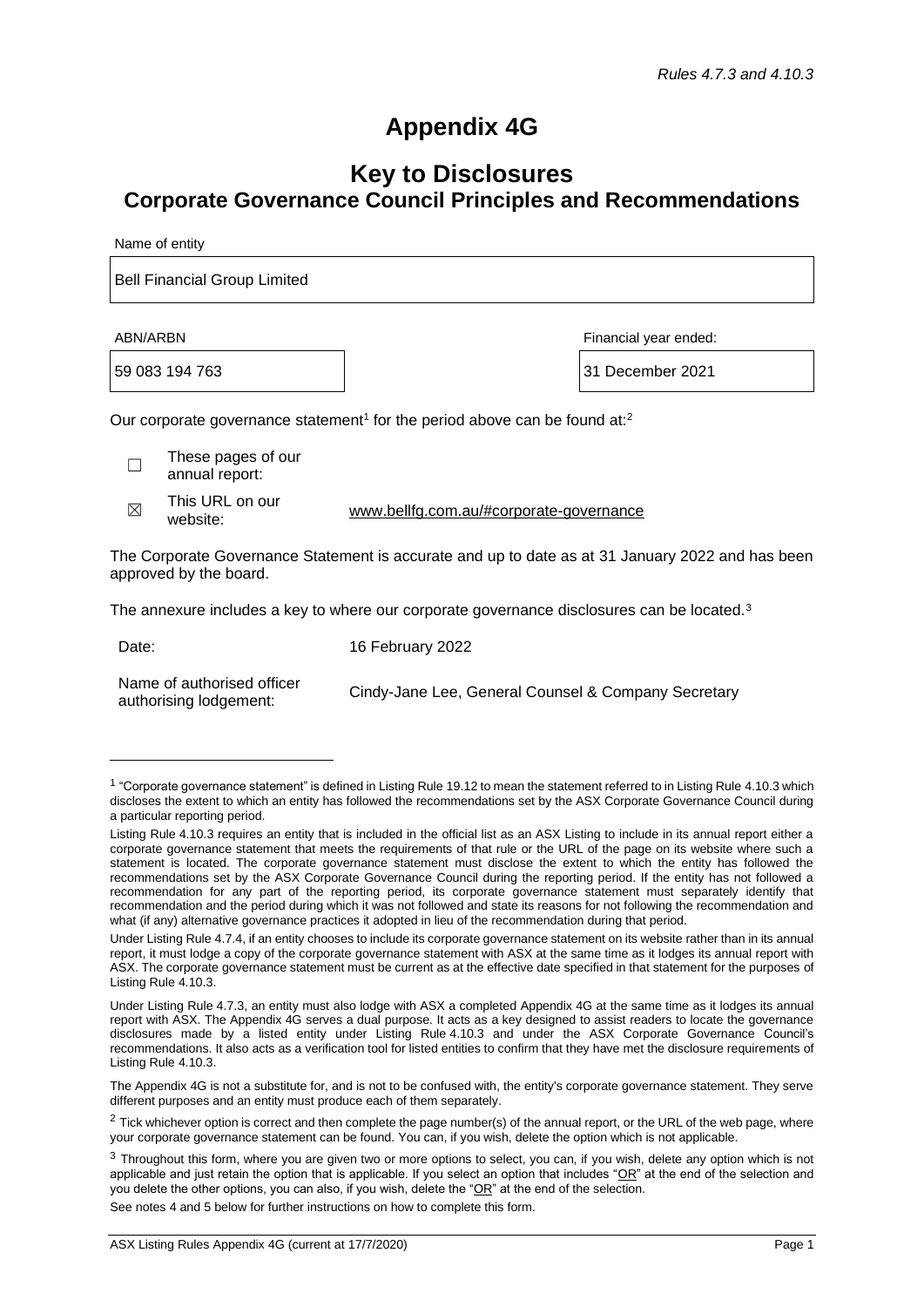#### **ANNEXURE – KEY TO CORPORATE GOVERNANCE DISCLOSURES**

|     | <b>Corporate Governance Council recommendation</b>                                                                                                                                                                                                                                                                                                  | Where a box below is ticked, $4$ we have followed the<br>recommendation in full for the whole of the period above. We<br>have disclosed this in our Corporate Governance Statement: | Where a box below is ticked, we have NOT followed the<br>recommendation in full for the whole of the period above. Our<br>reasons for not doing so are: <sup>5</sup> |
|-----|-----------------------------------------------------------------------------------------------------------------------------------------------------------------------------------------------------------------------------------------------------------------------------------------------------------------------------------------------------|-------------------------------------------------------------------------------------------------------------------------------------------------------------------------------------|----------------------------------------------------------------------------------------------------------------------------------------------------------------------|
|     | <b>PRINCIPLE 1 – LAY SOLID FOUNDATIONS FOR MANAGEMENT AND OVERSIGHT</b>                                                                                                                                                                                                                                                                             |                                                                                                                                                                                     |                                                                                                                                                                      |
| 1.1 | A listed entity should have and disclose a board charter setting<br>out:<br>the respective roles and responsibilities of its board and<br>(a)<br>management; and<br>those matters expressly reserved to the board and those<br>(b)<br>delegated to management.                                                                                      | $\boxtimes$<br>and we have disclosed a copy of our board charter at:<br>www.bellfg.com.au/#corporate-governance                                                                     |                                                                                                                                                                      |
| 1.2 | A listed entity should:<br>undertake appropriate checks before appointing a director or<br>(a)<br>senior executive or putting someone forward for election as<br>a director; and<br>provide security holders with all material information in its<br>(b)<br>possession relevant to a decision on whether or not to elect<br>or re-elect a director. | ⊠                                                                                                                                                                                   |                                                                                                                                                                      |
| 1.3 | A listed entity should have a written agreement with each director<br>and senior executive setting out the terms of their appointment.                                                                                                                                                                                                              | $\boxtimes$                                                                                                                                                                         |                                                                                                                                                                      |
| 1.4 | The company secretary of a listed entity should be accountable<br>directly to the board, through the chair, on all matters to do with<br>the proper functioning of the board.                                                                                                                                                                       | $\boxtimes$                                                                                                                                                                         |                                                                                                                                                                      |

<sup>&</sup>lt;sup>4</sup> Tick the box in this column only if you have followed the relevant recommendation in full for the whole of the period above. Where the recommendation has a disclosure obligation attached, you must insert the location where that disclosure has been made, where indicated by the line with "*insert location*" underneath. If the disclosure in question has been made in your corporate governance statement, you need only insert "our corporate governance statement". If the disclosure has been made in your annual report, you should insert the page number(s) of your annual report (eg "pages 10-12 of our annual report"). If the disclosure has been made on your website, you should insert the URL of the web page where the disclosure has been made or can be accessed (eg "www.entityname.com.au/corporate governance/charters/").

<sup>&</sup>lt;sup>5</sup> If you have followed all of the Council's recommendations in full for the whole of the period above, you can, if you wish, delete this column from the form and re-format it.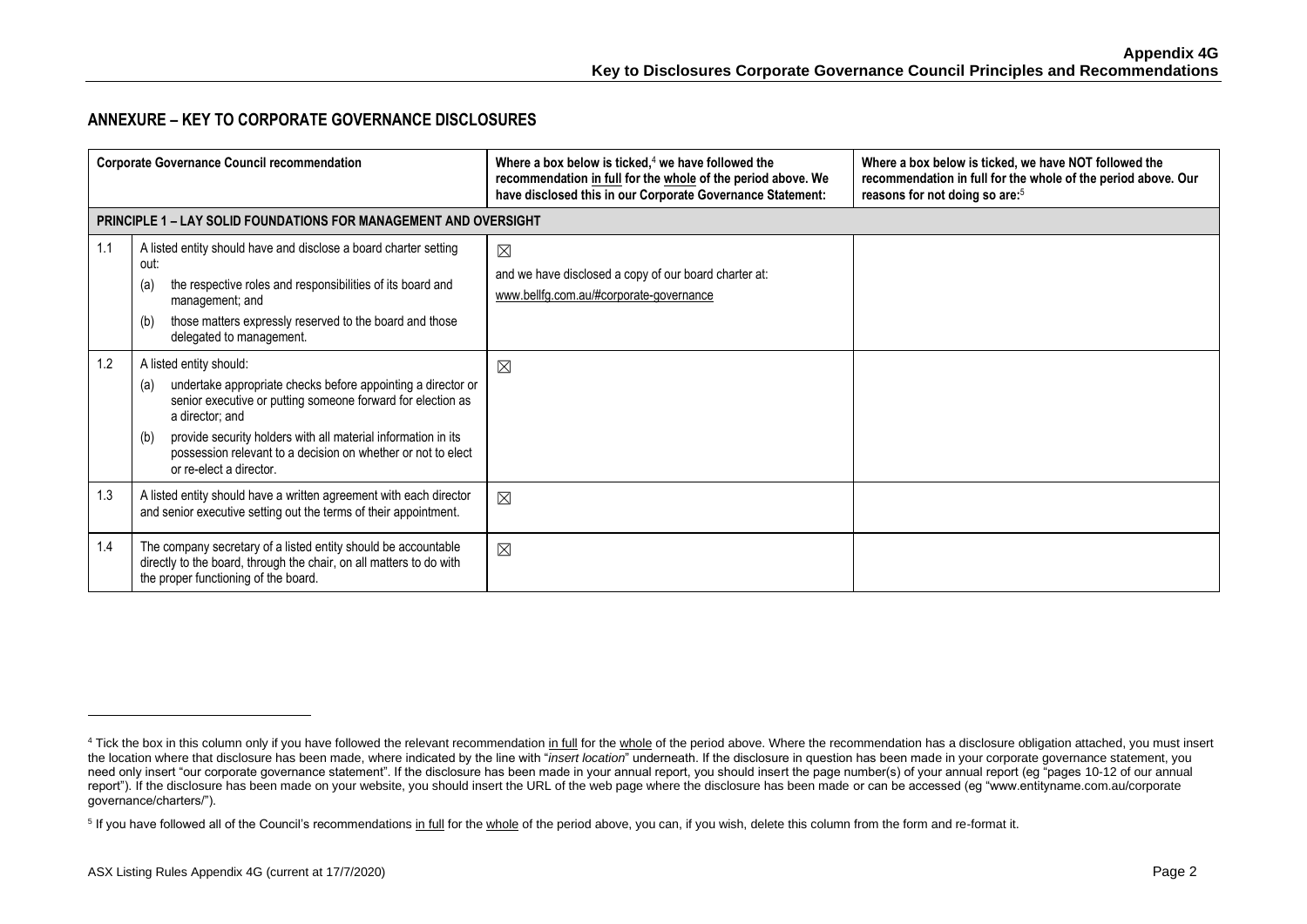|     | <b>Corporate Governance Council recommendation</b>                                                                                                                                                                                                                                                                                                                                                                                                                                                                                                                                                                                                                                                                                                                                                                                                                                                                                                                                                                                                                                                                                                                                                                                                           | Where a box below is ticked, $4$ we have followed the<br>recommendation in full for the whole of the period above. We<br>have disclosed this in our Corporate Governance Statement:                                                                                                                                          | Where a box below is ticked, we have NOT followed the<br>recommendation in full for the whole of the period above. Our<br>reasons for not doing so are: <sup>5</sup> |
|-----|--------------------------------------------------------------------------------------------------------------------------------------------------------------------------------------------------------------------------------------------------------------------------------------------------------------------------------------------------------------------------------------------------------------------------------------------------------------------------------------------------------------------------------------------------------------------------------------------------------------------------------------------------------------------------------------------------------------------------------------------------------------------------------------------------------------------------------------------------------------------------------------------------------------------------------------------------------------------------------------------------------------------------------------------------------------------------------------------------------------------------------------------------------------------------------------------------------------------------------------------------------------|------------------------------------------------------------------------------------------------------------------------------------------------------------------------------------------------------------------------------------------------------------------------------------------------------------------------------|----------------------------------------------------------------------------------------------------------------------------------------------------------------------|
| 1.5 | A listed entity should:<br>have and disclose a diversity policy;<br>(a)<br>through its board or a committee of the board set<br>(b)<br>measurable objectives for achieving gender diversity in the<br>composition of its board, senior executives and workforce<br>generally; and<br>disclose in relation to each reporting period:<br>(c)<br>the measurable objectives set for that period to<br>(1)<br>achieve gender diversity;<br>the entity's progress towards achieving those<br>(2)<br>objectives; and<br>either:<br>(3)<br>the respective proportions of men and women<br>(A)<br>on the board, in senior executive positions and<br>across the whole workforce (including how the<br>entity has defined "senior executive" for these<br>purposes); or<br>if the entity is a "relevant employer" under the<br>Workplace Gender Equality Act, the entity's<br>most recent "Gender Equality Indicators", as<br>defined in and published under that Act.<br>If the entity was in the S&P / ASX 300 Index at the<br>commencement of the reporting period, the measurable objective<br>for achieving gender diversity in the composition of its board<br>should be to have not less than 30% of its directors of each<br>gender within a specified period. | $\boxtimes$<br>and we have disclosed a copy of our diversity policy at:<br>www.bellfg.com.au/#corporate-governance<br>and we have disclosed the information referred to in paragraph (c)<br>at: Not followed                                                                                                                 | set out in our Corporate Governance Statement<br>$\boxtimes$                                                                                                         |
| 1.6 | A listed entity should:<br>have and disclose a process for periodically evaluating the<br>(a)<br>performance of the board, its committees and individual<br>directors; and<br>disclose for each reporting period whether a performance<br>(b)<br>evaluation has been undertaken in accordance with that<br>process during or in respect of that period.                                                                                                                                                                                                                                                                                                                                                                                                                                                                                                                                                                                                                                                                                                                                                                                                                                                                                                      | $\boxtimes$<br>and we have disclosed the evaluation process referred to in<br>paragraph (a) at:<br>our Board Charter at www.bellfg.com.au/#corporate-governance<br>and whether a performance evaluation was undertaken for the<br>reporting period in accordance with that process at:<br>our Corporate Governance Statement |                                                                                                                                                                      |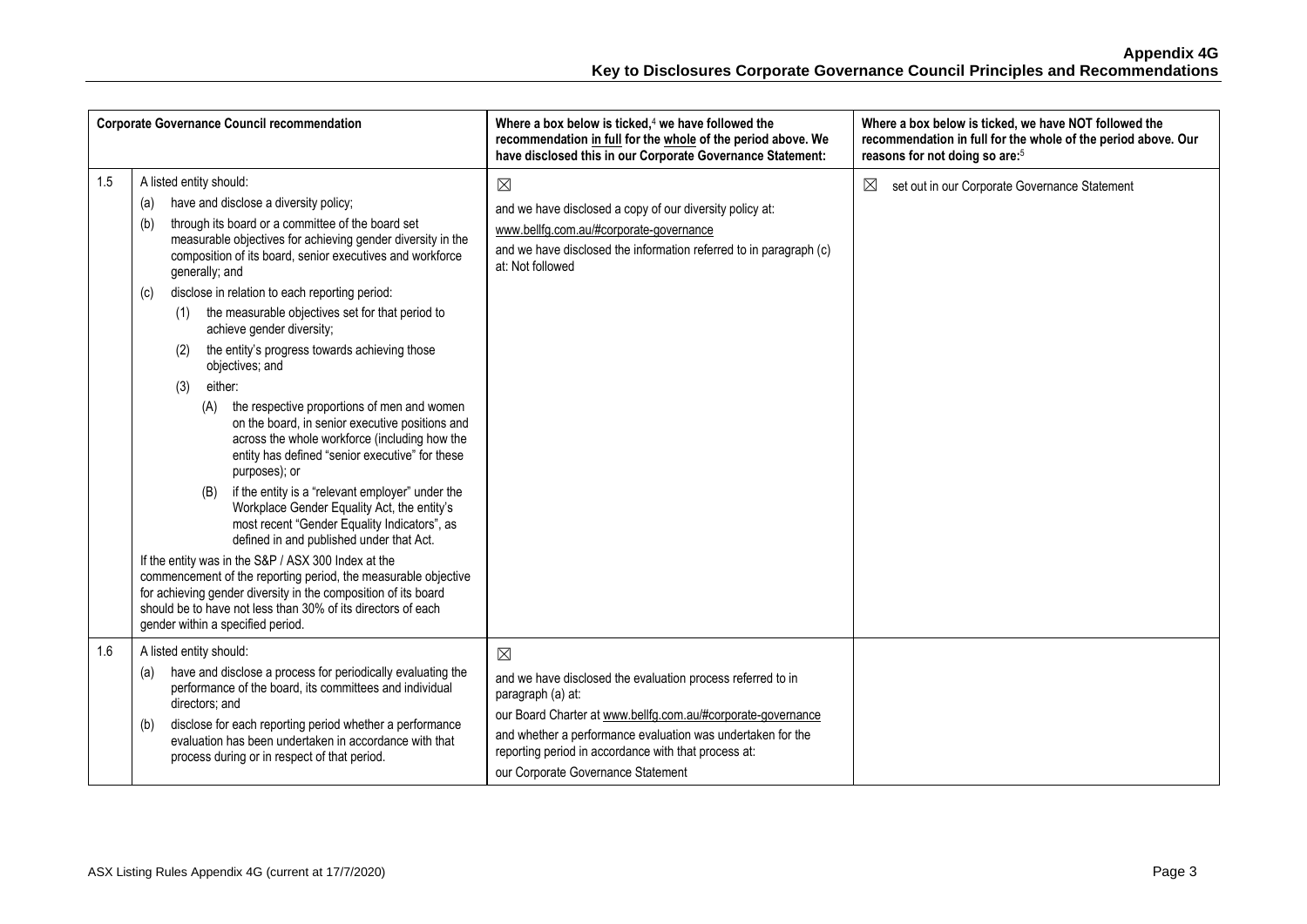| <b>Corporate Governance Council recommendation</b>                                                                                                                                                                                                                                                                                                 | Where a box below is ticked, $4$ we have followed the<br>recommendation in full for the whole of the period above. We<br>have disclosed this in our Corporate Governance Statement:                                                                                                                | Where a box below is ticked, we have NOT followed the<br>recommendation in full for the whole of the period above. Our<br>reasons for not doing so are: <sup>5</sup> |
|----------------------------------------------------------------------------------------------------------------------------------------------------------------------------------------------------------------------------------------------------------------------------------------------------------------------------------------------------|----------------------------------------------------------------------------------------------------------------------------------------------------------------------------------------------------------------------------------------------------------------------------------------------------|----------------------------------------------------------------------------------------------------------------------------------------------------------------------|
| A listed entity should:<br>have and disclose a process for evaluating the performance<br>(a)<br>of its senior executives at least once every reporting period;<br>and<br>disclose for each reporting period whether a performance<br>(b)<br>evaluation has been undertaken in accordance with that<br>process during or in respect of that period. | $\boxtimes$<br>and we have disclosed the evaluation process referred to in<br>paragraph (a) at:<br>our Corporate Governance Statement<br>and whether a performance evaluation was undertaken for the<br>reporting period in accordance with that process at:<br>our Corporate Governance Statement |                                                                                                                                                                      |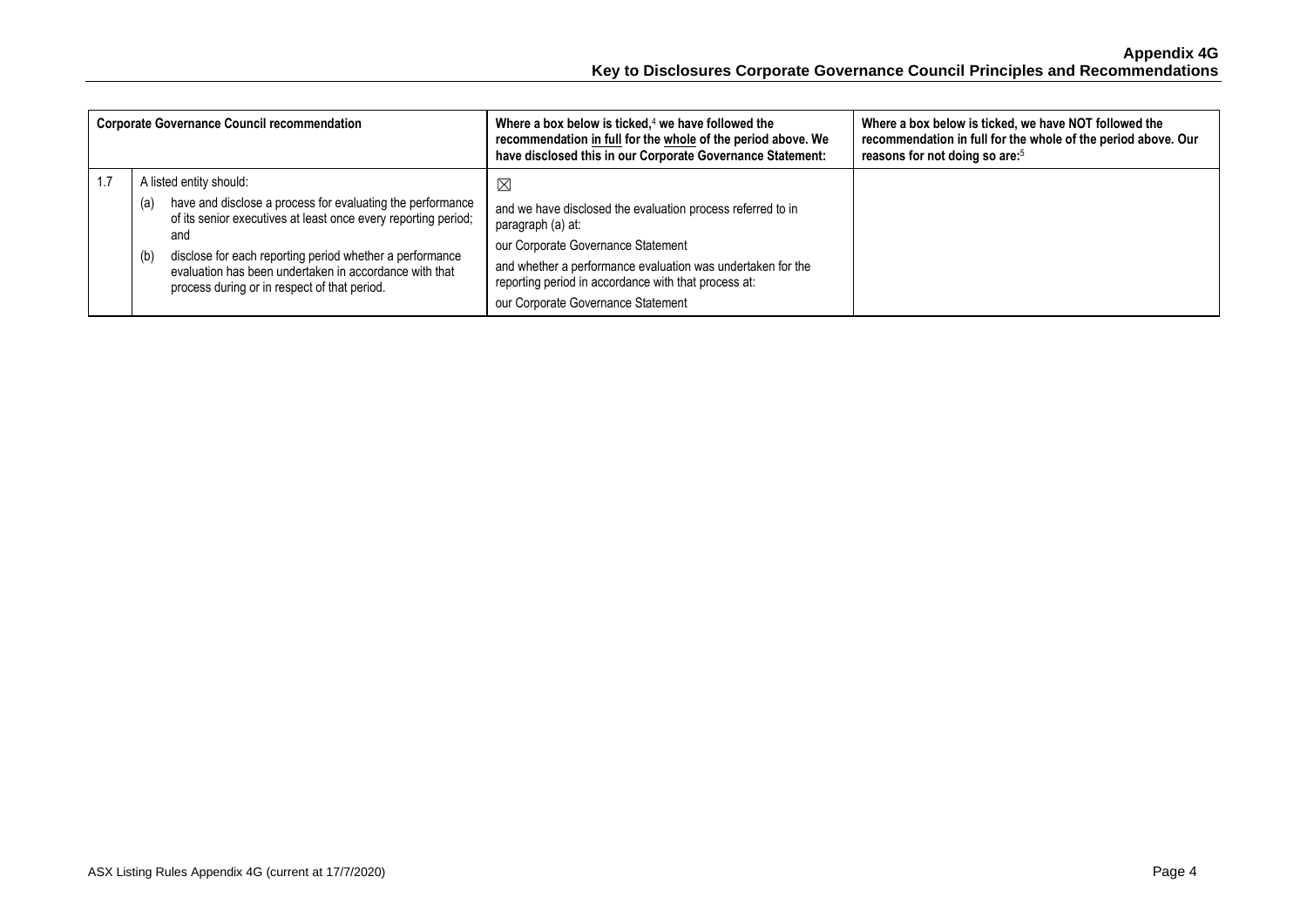|     | <b>Corporate Governance Council recommendation</b>                                                                                                                                                                                                                                                                                                                                                                                                                                                                                                                                                                                                                                                                                                                                                                                                                                 | Where a box below is ticked, $4$ we have followed the<br>recommendation in full for the whole of the period above. We<br>have disclosed this in our Corporate Governance Statement:                                                                                                                                                                                                                                                                                                                               | Where a box below is ticked, we have NOT followed the<br>recommendation in full for the whole of the period above. Our<br>reasons for not doing so are: <sup>5</sup> |
|-----|------------------------------------------------------------------------------------------------------------------------------------------------------------------------------------------------------------------------------------------------------------------------------------------------------------------------------------------------------------------------------------------------------------------------------------------------------------------------------------------------------------------------------------------------------------------------------------------------------------------------------------------------------------------------------------------------------------------------------------------------------------------------------------------------------------------------------------------------------------------------------------|-------------------------------------------------------------------------------------------------------------------------------------------------------------------------------------------------------------------------------------------------------------------------------------------------------------------------------------------------------------------------------------------------------------------------------------------------------------------------------------------------------------------|----------------------------------------------------------------------------------------------------------------------------------------------------------------------|
|     | PRINCIPLE 2 - STRUCTURE THE BOARD TO BE EFFECTIVE AND ADD VALUE                                                                                                                                                                                                                                                                                                                                                                                                                                                                                                                                                                                                                                                                                                                                                                                                                    |                                                                                                                                                                                                                                                                                                                                                                                                                                                                                                                   |                                                                                                                                                                      |
| 2.1 | The board of a listed entity should:<br>have a nomination committee which:<br>(a)<br>has at least three members, a majority of whom are<br>(1)<br>independent directors; and<br>is chaired by an independent director,<br>(2)<br>and disclose:<br>the charter of the committee;<br>(3)<br>the members of the committee; and<br>(4)<br>as at the end of each reporting period, the number<br>(5)<br>of times the committee met throughout the period<br>and the individual attendances of the members at<br>those meetings; or<br>if it does not have a nomination committee, disclose that<br>(b)<br>fact and the processes it employs to address board<br>succession issues and to ensure that the board has the<br>appropriate balance of skills, knowledge, experience,<br>independence and diversity to enable it to discharge its<br>duties and responsibilities effectively. | $\boxtimes$<br>We comply with paragraph (b):<br>and we have disclosed the fact that we do not have a nomination<br>committee and the processes we employ to address board<br>succession issues and to ensure that the board has the appropriate<br>balance of skills, knowledge, experience, independence and<br>diversity to enable it to discharge its duties and responsibilities<br>effectively at:<br>our Corporate Governance Statement and our Board Charter at<br>www.bellfg.com.au/#corporate-governance |                                                                                                                                                                      |
| 2.2 | A listed entity should have and disclose a board skills matrix<br>setting out the mix of skills that the board currently has or is<br>looking to achieve in its membership.                                                                                                                                                                                                                                                                                                                                                                                                                                                                                                                                                                                                                                                                                                        | $\boxtimes$<br>and we have disclosed our board skills matrix at:<br>our Corporate Governance Statement                                                                                                                                                                                                                                                                                                                                                                                                            |                                                                                                                                                                      |
| 2.3 | A listed entity should disclose:<br>the names of the directors considered by the board to be<br>(a)<br>independent directors;<br>if a director has an interest, position, affiliation or<br>(b)<br>relationship of the type described in Box 2.3 but the board<br>is of the opinion that it does not compromise the<br>independence of the director, the nature of the interest,<br>position or relationship in question and an explanation of<br>why the board is of that opinion; and<br>the length of service of each director.<br>(c)                                                                                                                                                                                                                                                                                                                                          | $\boxtimes$<br>and we have disclosed the names of the directors considered by the<br>board to be independent directors at:<br>our 2021 Annual Report at pages 8 and 9 and our Corporate<br>Governance Statement<br>and, where applicable, the information referred to in paragraph (b)<br>at:<br>Not applicable<br>and the length of service of each director at:<br>our 2021 Annual Report at pages 8 and 9                                                                                                      |                                                                                                                                                                      |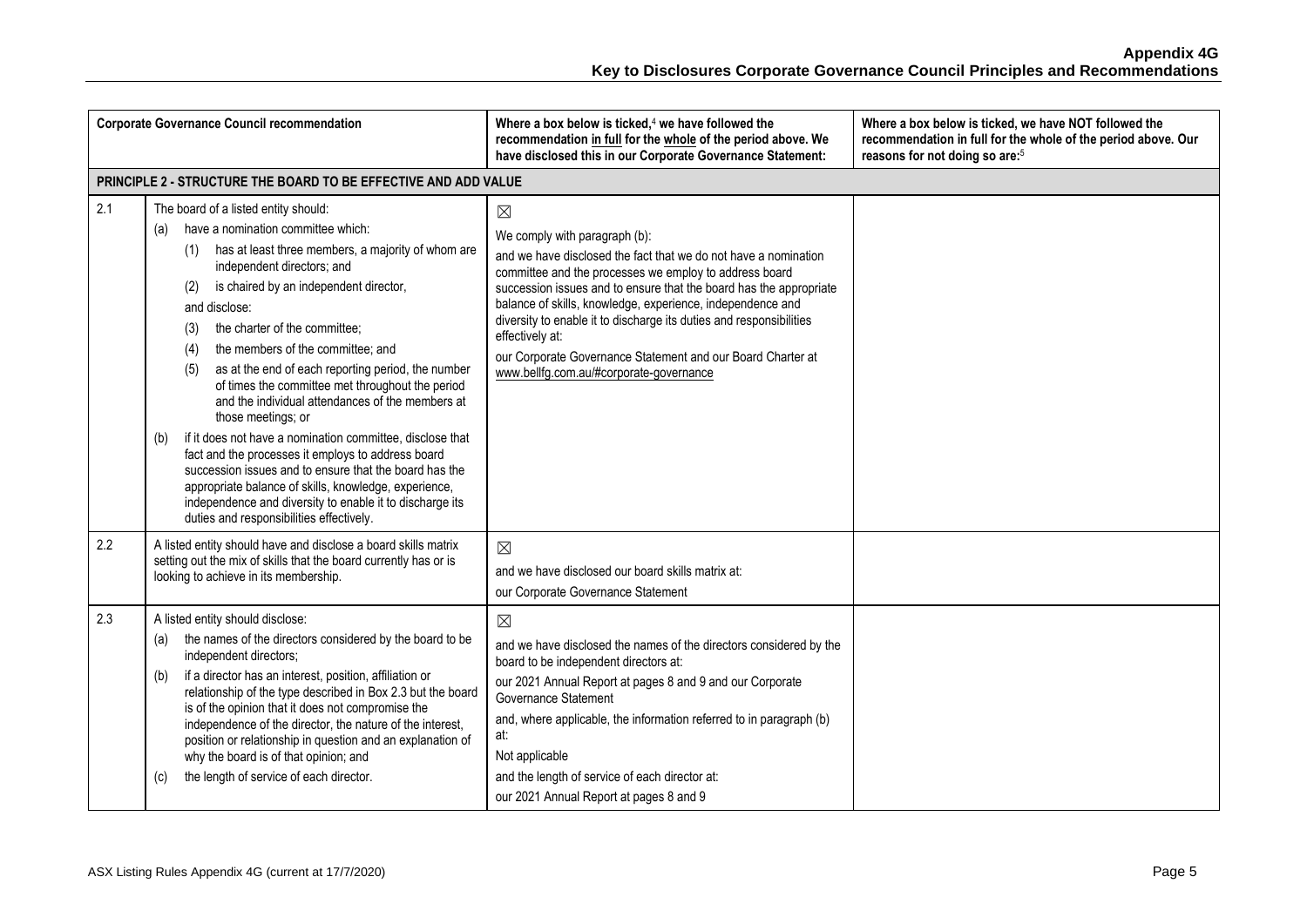|     | <b>Corporate Governance Council recommendation</b>                                                                                                                                                                                                                                            | Where a box below is ticked, $4$ we have followed the<br>recommendation in full for the whole of the period above. We<br>have disclosed this in our Corporate Governance Statement: | Where a box below is ticked, we have NOT followed the<br>recommendation in full for the whole of the period above. Our<br>reasons for not doing so are: <sup>5</sup> |
|-----|-----------------------------------------------------------------------------------------------------------------------------------------------------------------------------------------------------------------------------------------------------------------------------------------------|-------------------------------------------------------------------------------------------------------------------------------------------------------------------------------------|----------------------------------------------------------------------------------------------------------------------------------------------------------------------|
| 2.4 | A majority of the board of a listed entity should be independent<br>directors.                                                                                                                                                                                                                |                                                                                                                                                                                     | $\boxtimes$<br>set out in our Corporate Governance Statement                                                                                                         |
| 2.5 | The chair of the board of a listed entity should be an<br>independent director and, in particular, should not be the same<br>person as the CEO of the entity.                                                                                                                                 |                                                                                                                                                                                     | $\boxtimes$<br>set out in our Corporate Governance Statement                                                                                                         |
| 2.6 | A listed entity should have a program for inducting new<br>directors and for periodically reviewing whether there is a need<br>for existing directors to undertake professional development to<br>maintain the skills and knowledge needed to perform their role<br>as directors effectively. | $\boxtimes$                                                                                                                                                                         |                                                                                                                                                                      |
|     | PRINCIPLE 3 - INSTIL A CULTURE OF ACTING LAWFULLY, ETHICALLY AND RESPONSIBLY                                                                                                                                                                                                                  |                                                                                                                                                                                     |                                                                                                                                                                      |
| 3.1 | A listed entity should articulate and disclose its values.                                                                                                                                                                                                                                    | $\boxtimes$<br>and we have disclosed our values at:<br>our Code of Conduct at www.bellfg.com.au/#corporate-governance                                                               |                                                                                                                                                                      |
| 3.2 | A listed entity should:<br>have and disclose a code of conduct for its directors.<br>(a)<br>senior executives and employees; and<br>ensure that the board or a committee of the board is<br>(b)<br>informed of any material breaches of that code.                                            | $\boxtimes$<br>and we have disclosed our code of conduct at:<br>www.bellfg.com.au/#corporate-governance                                                                             |                                                                                                                                                                      |
| 3.3 | A listed entity should:<br>have and disclose a whistleblower policy; and<br>(a)<br>ensure that the board or a committee of the board is<br>(b)<br>informed of any material incidents reported under that<br>policy.                                                                           | $\boxtimes$<br>and we have disclosed our whistleblower policy at:<br>www.bellfg.com.au/#corporate-governance                                                                        |                                                                                                                                                                      |
| 3.4 | A listed entity should:<br>have and disclose an anti-bribery and corruption policy;<br>(a)<br>and<br>ensure that the board or committee of the board is<br>(b)<br>informed of any material breaches of that policy.                                                                           | $\boxtimes$<br>and we have disclosed our anti-bribery and corruption policy at:<br>our Code of Conduct at www.bellfg.com.au/#corporate-governance                                   |                                                                                                                                                                      |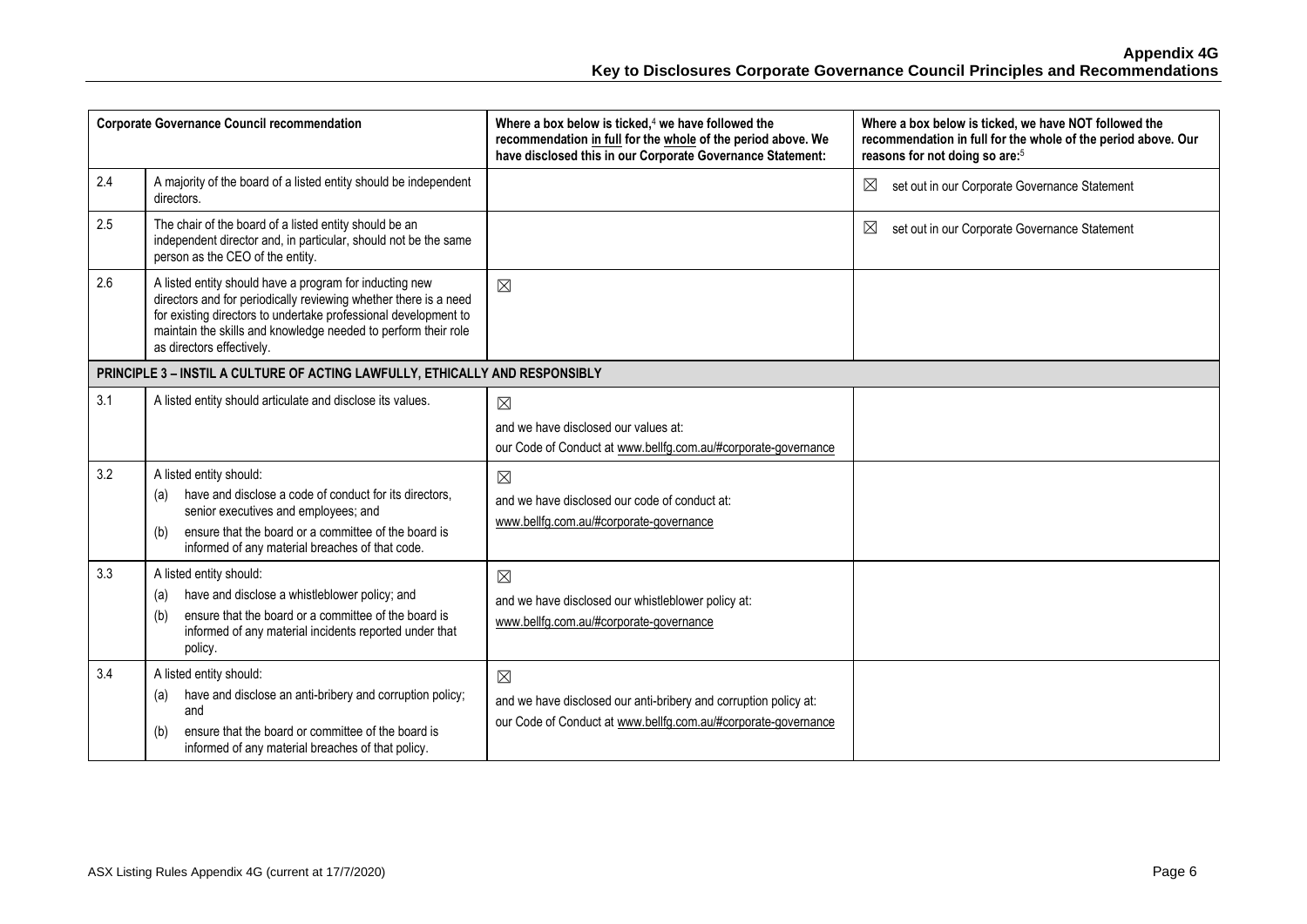|     | <b>Corporate Governance Council recommendation</b>                                                                                                                                                                                                                                                                                                                                                                                                                                                                                                                                                                                                                                                                                                                                                                                                                                                                                                                                                  | Where a box below is ticked, $4$ we have followed the<br>recommendation in full for the whole of the period above. We<br>have disclosed this in our Corporate Governance Statement:                                                                                                                                       | Where a box below is ticked, we have NOT followed the<br>recommendation in full for the whole of the period above. Our<br>reasons for not doing so are: <sup>5</sup> |
|-----|-----------------------------------------------------------------------------------------------------------------------------------------------------------------------------------------------------------------------------------------------------------------------------------------------------------------------------------------------------------------------------------------------------------------------------------------------------------------------------------------------------------------------------------------------------------------------------------------------------------------------------------------------------------------------------------------------------------------------------------------------------------------------------------------------------------------------------------------------------------------------------------------------------------------------------------------------------------------------------------------------------|---------------------------------------------------------------------------------------------------------------------------------------------------------------------------------------------------------------------------------------------------------------------------------------------------------------------------|----------------------------------------------------------------------------------------------------------------------------------------------------------------------|
|     | <b>PRINCIPLE 4 - SAFEGUARD THE INTEGRITY OF CORPORATE REPORTS</b>                                                                                                                                                                                                                                                                                                                                                                                                                                                                                                                                                                                                                                                                                                                                                                                                                                                                                                                                   |                                                                                                                                                                                                                                                                                                                           |                                                                                                                                                                      |
| 4.1 | The board of a listed entity should:<br>have an audit committee which:<br>(a)<br>has at least three members, all of whom are non-<br>(1)<br>executive directors and a majority of whom are<br>independent directors; and<br>is chaired by an independent director, who is not<br>(2)<br>the chair of the board.<br>and disclose:<br>the charter of the committee;<br>(3)<br>the relevant qualifications and experience of the<br>(4)<br>members of the committee; and<br>in relation to each reporting period, the number of<br>(5)<br>times the committee met throughout the period and<br>the individual attendances of the members at those<br>meetings; or<br>if it does not have an audit committee, disclose that fact<br>(b)<br>and the processes it employs that independently verify<br>and safeguard the integrity of its corporate reporting,<br>including the processes for the appointment and removal<br>of the external auditor and the rotation of the audit<br>engagement partner. | $\boxtimes$<br>We comply with paragraph (a):<br>and we have disclosed a copy of the charter of the committee at:<br>our Group Risk and Audit Committee Charter at<br>www.bellfg.com.au/#corporate-governance<br>and the information referred to in paragraphs (4) and (5) at:<br>our 2021 Annual Report at pages 8 to 10. |                                                                                                                                                                      |
| 4.2 | The board of a listed entity should, before it approves the<br>entity's financial statements for a financial period, receive from<br>its CEO and CFO a declaration that, in their opinion, the<br>financial records of the entity have been properly maintained<br>and that the financial statements comply with the appropriate<br>accounting standards and give a true and fair view of the<br>financial position and performance of the entity and that the<br>opinion has been formed on the basis of a sound system of risk<br>management and internal control which is operating effectively.                                                                                                                                                                                                                                                                                                                                                                                                 | $\boxtimes$                                                                                                                                                                                                                                                                                                               |                                                                                                                                                                      |
| 4.3 | A listed entity should disclose its process to verify the integrity<br>of any periodic corporate report it releases to the market that is<br>not audited or reviewed by an external auditor.                                                                                                                                                                                                                                                                                                                                                                                                                                                                                                                                                                                                                                                                                                                                                                                                        | $\boxtimes$                                                                                                                                                                                                                                                                                                               |                                                                                                                                                                      |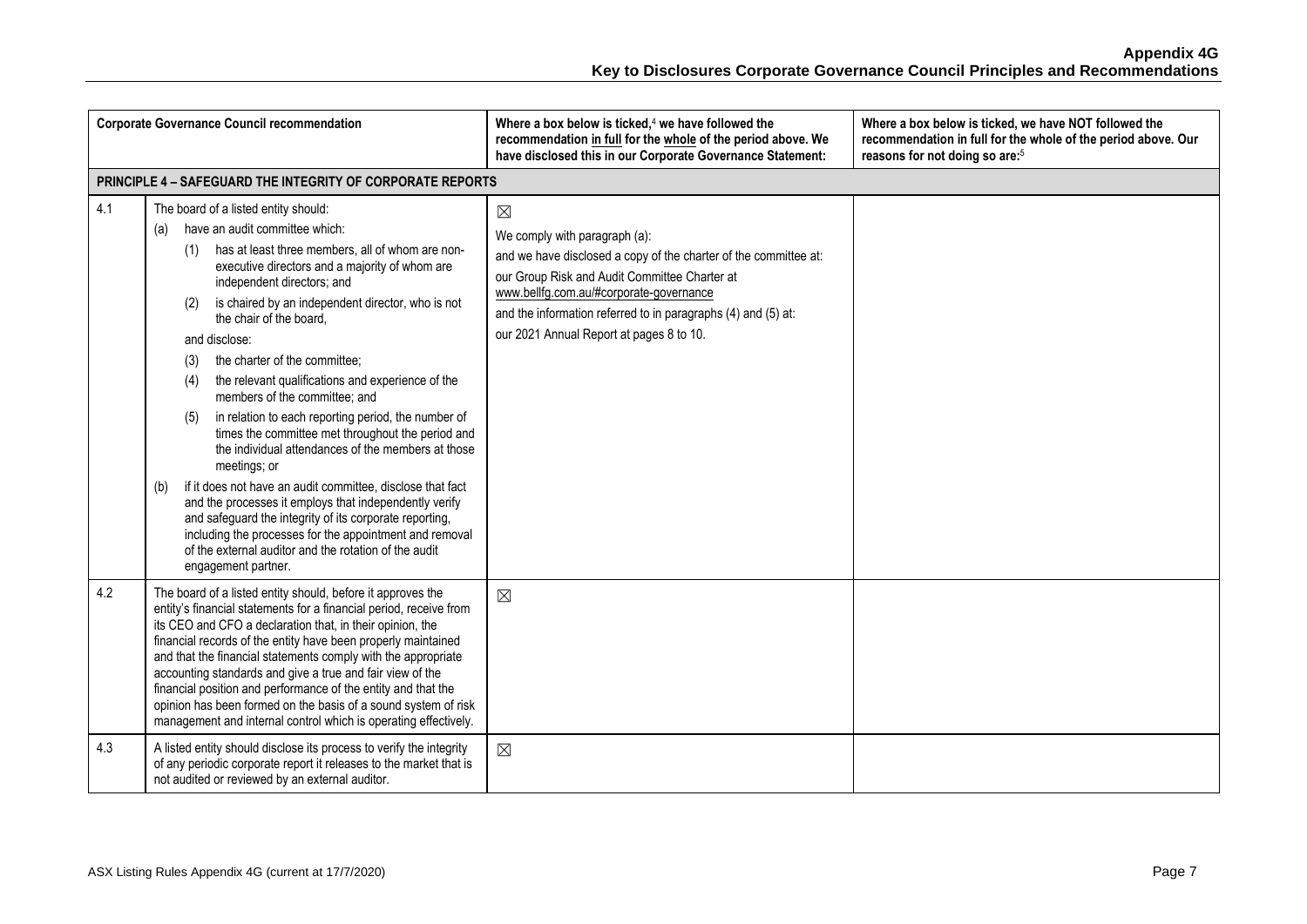|     | <b>Corporate Governance Council recommendation</b>                                                                                                                                                                 | Where a box below is ticked, <sup>4</sup> we have followed the<br>recommendation in full for the whole of the period above. We<br>have disclosed this in our Corporate Governance Statement:                       | Where a box below is ticked, we have NOT followed the<br>recommendation in full for the whole of the period above. Our<br>reasons for not doing so are: <sup>5</sup> |
|-----|--------------------------------------------------------------------------------------------------------------------------------------------------------------------------------------------------------------------|--------------------------------------------------------------------------------------------------------------------------------------------------------------------------------------------------------------------|----------------------------------------------------------------------------------------------------------------------------------------------------------------------|
|     | PRINCIPLE 5 - MAKE TIMELY AND BALANCED DISCLOSURE                                                                                                                                                                  |                                                                                                                                                                                                                    |                                                                                                                                                                      |
| 5.1 | A listed entity should have and disclose a written policy for<br>complying with its continuous disclosure obligations under<br>listing rule 3.1.                                                                   | $\boxtimes$<br>and we have disclosed our continuous disclosure compliance policy<br>at:<br>our Disclosure and Communication Policy at<br>www.bellfg.com.au/#corporate-governance                                   |                                                                                                                                                                      |
| 5.2 | A listed entity should ensure that its board receives copies of all<br>material market announcements promptly after they have been<br>made.                                                                        | $\boxtimes$                                                                                                                                                                                                        |                                                                                                                                                                      |
| 5.3 | A listed entity that gives a new and substantive investor or<br>analyst presentation should release a copy of the presentation<br>materials on the ASX Market Announcements Platform ahead<br>of the presentation. | $\boxtimes$                                                                                                                                                                                                        |                                                                                                                                                                      |
|     | <b>PRINCIPLE 6 - RESPECT THE RIGHTS OF SECURITY HOLDERS</b>                                                                                                                                                        |                                                                                                                                                                                                                    |                                                                                                                                                                      |
| 6.1 | A listed entity should provide information about itself and its<br>governance to investors via its website.                                                                                                        | $\boxtimes$<br>and we have disclosed information about us and our governance on<br>our website at:<br>www.bellfg.com.au/#about-us and<br>www.bellfg.com.au/#corporate-governance                                   |                                                                                                                                                                      |
| 6.2 | A listed entity should have an investor relations program that<br>facilitates effective two-way communication with investors.                                                                                      | $\boxtimes$                                                                                                                                                                                                        |                                                                                                                                                                      |
| 6.3 | A listed entity should disclose how it facilitates and encourages<br>participation at meetings of security holders.                                                                                                | $\boxtimes$<br>and we have disclosed how we facilitate and encourage participation<br>at meetings of security holders at:<br>our Disclosure and Communication Policy at<br>www.bellfg.com.au/#corporate-governance |                                                                                                                                                                      |
| 6.4 | A listed entity should ensure that all substantive resolutions at a<br>meeting of security holders are decided by a poll rather than by<br>a show of hands.                                                        | $\boxtimes$                                                                                                                                                                                                        |                                                                                                                                                                      |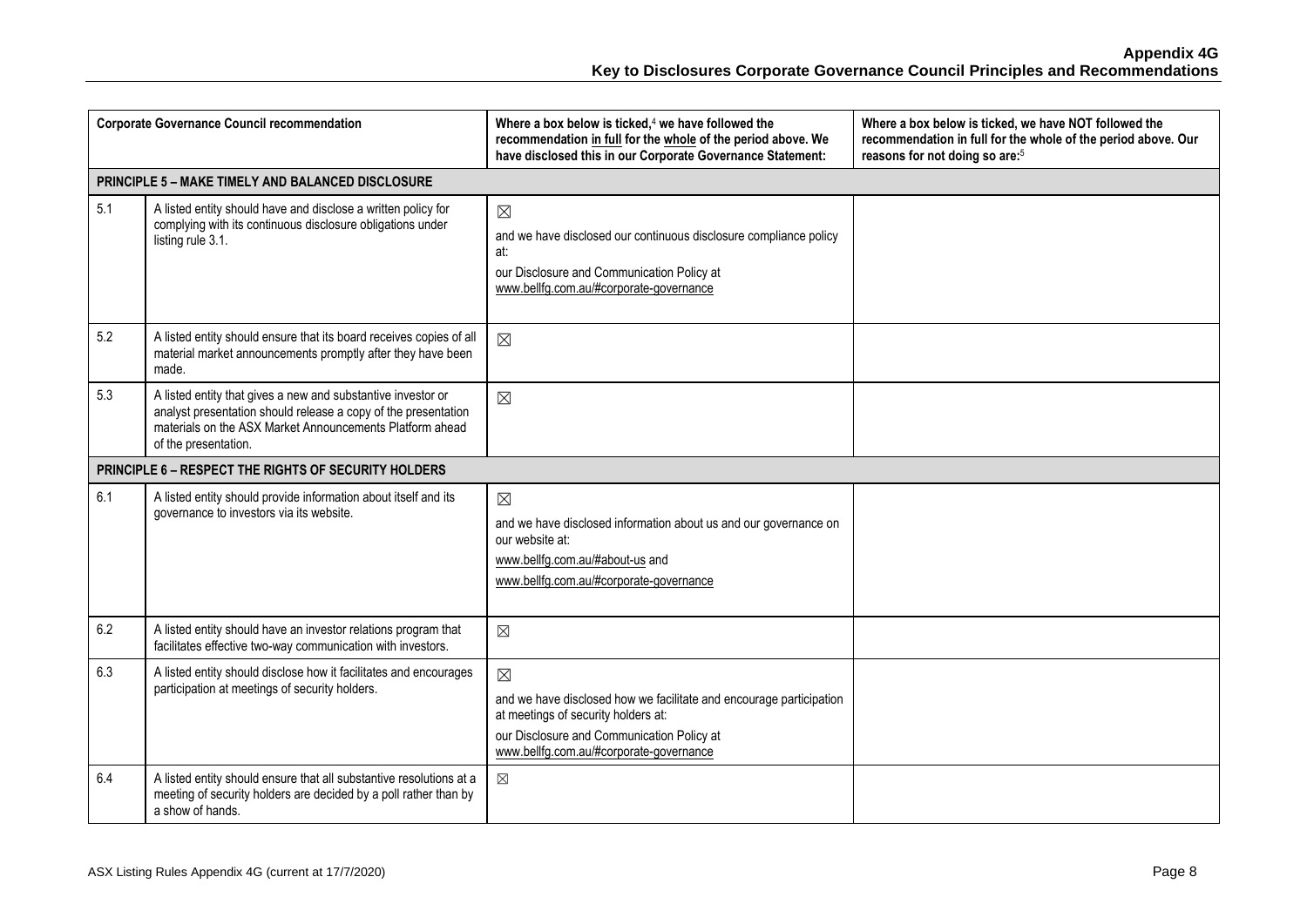|     | <b>Corporate Governance Council recommendation</b>                                                                                                                                                                                                                                                                                                                                                                                                                                                                                                                                                                                                                                                                                                                | Where a box below is ticked, $4$ we have followed the<br>recommendation in full for the whole of the period above. We<br>have disclosed this in our Corporate Governance Statement:                                                                                                                                                                     | Where a box below is ticked, we have NOT followed the<br>recommendation in full for the whole of the period above. Our<br>reasons for not doing so are: <sup>5</sup> |
|-----|-------------------------------------------------------------------------------------------------------------------------------------------------------------------------------------------------------------------------------------------------------------------------------------------------------------------------------------------------------------------------------------------------------------------------------------------------------------------------------------------------------------------------------------------------------------------------------------------------------------------------------------------------------------------------------------------------------------------------------------------------------------------|---------------------------------------------------------------------------------------------------------------------------------------------------------------------------------------------------------------------------------------------------------------------------------------------------------------------------------------------------------|----------------------------------------------------------------------------------------------------------------------------------------------------------------------|
| 6.5 | A listed entity should give security holders the option to receive<br>communications from, and send communications to, the entity<br>and its security registry electronically.                                                                                                                                                                                                                                                                                                                                                                                                                                                                                                                                                                                    | $\boxtimes$                                                                                                                                                                                                                                                                                                                                             |                                                                                                                                                                      |
|     | <b>PRINCIPLE 7 - RECOGNISE AND MANAGE RISK</b>                                                                                                                                                                                                                                                                                                                                                                                                                                                                                                                                                                                                                                                                                                                    |                                                                                                                                                                                                                                                                                                                                                         |                                                                                                                                                                      |
| 7.1 | The board of a listed entity should:<br>have a committee or committees to oversee risk, each of<br>(a)<br>which:<br>has at least three members, a majority of whom are<br>(1)<br>independent directors; and<br>is chaired by an independent director,<br>(2)<br>and disclose:<br>the charter of the committee;<br>(3)<br>the members of the committee; and<br>(4)<br>as at the end of each reporting period, the number<br>(5)<br>of times the committee met throughout the period<br>and the individual attendances of the members at<br>those meetings; or<br>if it does not have a risk committee or committees that<br>(b)<br>satisfy (a) above, disclose that fact and the processes it<br>employs for overseeing the entity's risk management<br>framework. | $\boxtimes$<br>We comply with paragraph (a):<br>and we have disclosed a copy of the charter of the committee at:<br>our Group Risk and Audit Committee Charter at<br>www.bellfg.com.au/#corporate-governance<br>and the information referred to in paragraphs (4) and (5) at:<br>our Corporate Governance Statement and our Annual Report at<br>page 10 |                                                                                                                                                                      |
| 7.2 | The board or a committee of the board should:<br>review the entity's risk management framework at least<br>(a)<br>annually to satisfy itself that it continues to be sound and<br>that the entity is operating with due regard to the risk<br>appetite set by the board; and<br>disclose, in relation to each reporting period, whether<br>(b)<br>such a review has taken place.                                                                                                                                                                                                                                                                                                                                                                                  | $\boxtimes$<br>and we have disclosed whether a review of the entity's risk<br>management framework was undertaken during the reporting period<br>at:<br>our Corporate Governance Statement                                                                                                                                                              |                                                                                                                                                                      |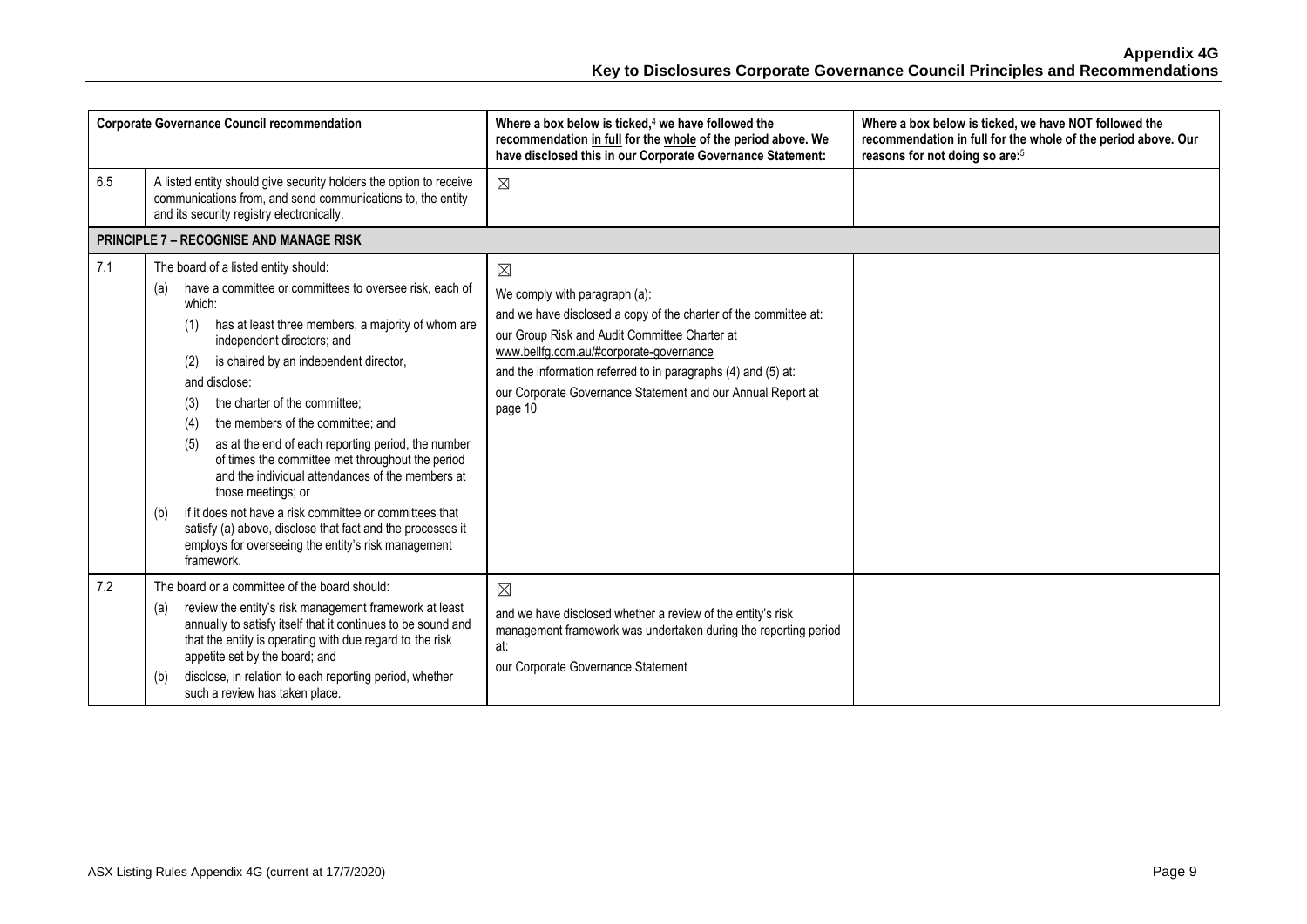|     | <b>Corporate Governance Council recommendation</b>                                                                                                                                                                                                                                                                                                                                       | Where a box below is ticked, $4$ we have followed the<br>recommendation in full for the whole of the period above. We<br>have disclosed this in our Corporate Governance Statement:                                                                                                                                 | Where a box below is ticked, we have NOT followed the<br>recommendation in full for the whole of the period above. Our<br>reasons for not doing so are: <sup>5</sup> |
|-----|------------------------------------------------------------------------------------------------------------------------------------------------------------------------------------------------------------------------------------------------------------------------------------------------------------------------------------------------------------------------------------------|---------------------------------------------------------------------------------------------------------------------------------------------------------------------------------------------------------------------------------------------------------------------------------------------------------------------|----------------------------------------------------------------------------------------------------------------------------------------------------------------------|
| 7.3 | A listed entity should disclose:<br>if it has an internal audit function, how the function is<br>(a)<br>structured and what role it performs; or<br>if it does not have an internal audit function, that fact and<br>(b)<br>the processes it employs for evaluating and continually<br>improving the effectiveness of its governance, risk<br>management and internal control processes. | $\boxtimes$<br>We comply with paragraph (a):<br>and we have disclosed how our internal audit function is structured<br>and what role it performs at:<br>our Group Risk and Audit Committee Charter at<br>www.bellfg.com.au/#corporate-governance                                                                    |                                                                                                                                                                      |
| 7.4 | A listed entity should disclose whether it has any material<br>exposure to environmental or social risks and, if it does, how it<br>manages or intends to manage those risks.                                                                                                                                                                                                            | $\boxtimes$<br>and we have disclosed whether we have any material exposure to<br>environmental and social risks at:<br>our Corporate Governance Statement and our 2021 Annual Report<br>at Note 3 to the Financial Statements<br>and, if we do, how we manage or intend to manage those risks at:<br>Not applicable |                                                                                                                                                                      |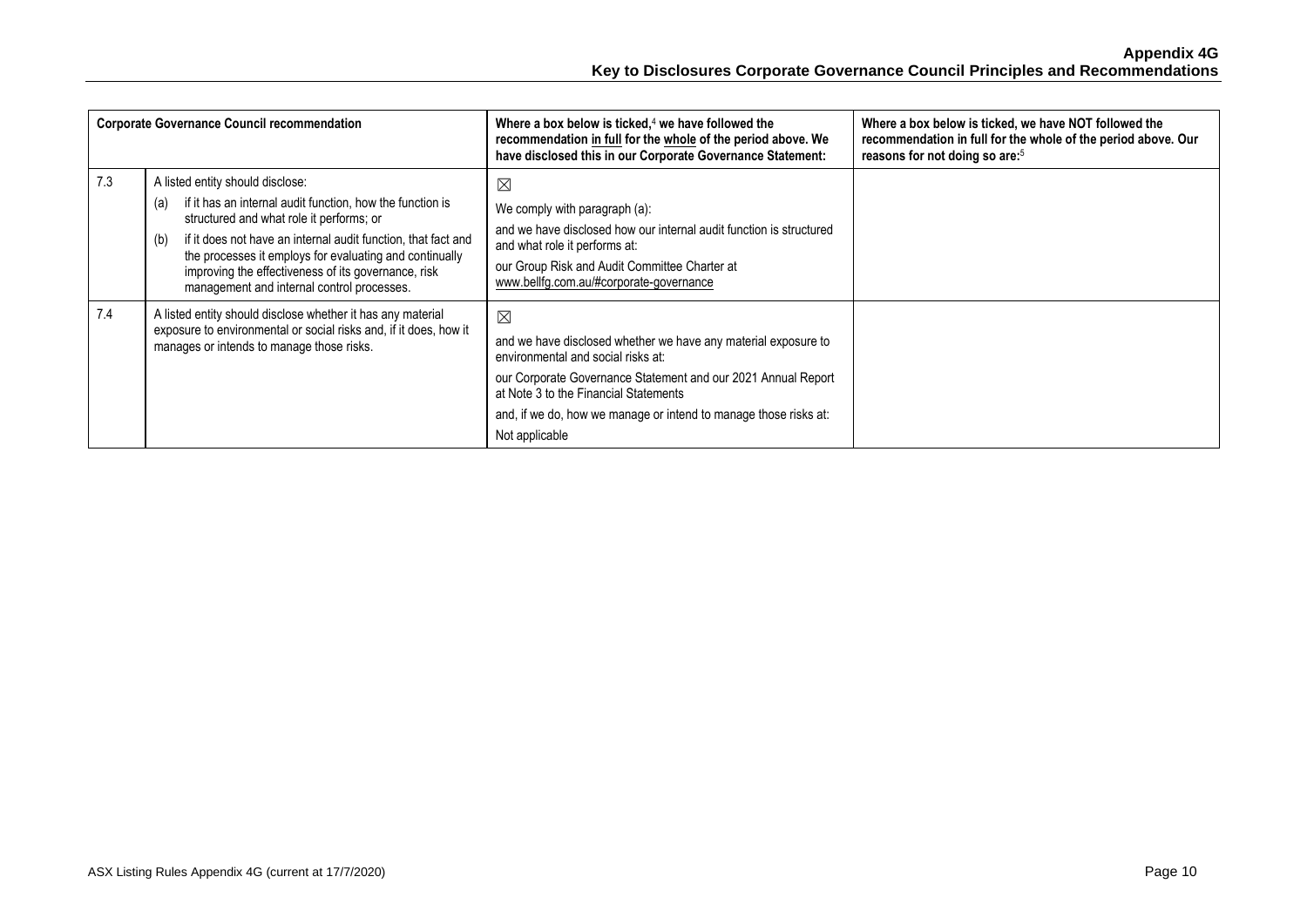| <b>Corporate Governance Council recommendation</b>     |                                                                                                                                                                                                                                                                                                                                                                                                                                                                                                                                                                                                                                                                                                                                                                                                                     | Where a box below is ticked, $4$ we have followed the<br>recommendation in full for the whole of the period above. We<br>have disclosed this in our Corporate Governance Statement:                                                                                                                                                                                                                                                           | Where a box below is ticked, we have NOT followed the<br>recommendation in full for the whole of the period above. Our<br>reasons for not doing so are: <sup>5</sup> |  |
|--------------------------------------------------------|---------------------------------------------------------------------------------------------------------------------------------------------------------------------------------------------------------------------------------------------------------------------------------------------------------------------------------------------------------------------------------------------------------------------------------------------------------------------------------------------------------------------------------------------------------------------------------------------------------------------------------------------------------------------------------------------------------------------------------------------------------------------------------------------------------------------|-----------------------------------------------------------------------------------------------------------------------------------------------------------------------------------------------------------------------------------------------------------------------------------------------------------------------------------------------------------------------------------------------------------------------------------------------|----------------------------------------------------------------------------------------------------------------------------------------------------------------------|--|
| <b>PRINCIPLE 8 - REMUNERATE FAIRLY AND RESPONSIBLY</b> |                                                                                                                                                                                                                                                                                                                                                                                                                                                                                                                                                                                                                                                                                                                                                                                                                     |                                                                                                                                                                                                                                                                                                                                                                                                                                               |                                                                                                                                                                      |  |
| 8.1                                                    | The board of a listed entity should:<br>have a remuneration committee which:<br>(a)<br>has at least three members, a majority of whom are<br>(1)<br>independent directors; and<br>is chaired by an independent director,<br>(2)<br>and disclose:<br>the charter of the committee;<br>(3)<br>the members of the committee; and<br>(4)<br>as at the end of each reporting period, the number<br>(5)<br>of times the committee met throughout the period<br>and the individual attendances of the members at<br>those meetings; or<br>if it does not have a remuneration committee, disclose<br>(b)<br>that fact and the processes it employs for setting the level<br>and composition of remuneration for directors and senior<br>executives and ensuring that such remuneration is<br>appropriate and not excessive. | $\boxtimes$<br>We comply with paragraph (b):<br>and we have disclosed the fact that we do not have a remuneration<br>committee and the processes we employ for setting the level and<br>composition of remuneration for directors and senior executives and<br>ensuring that such remuneration is appropriate and not excessive:<br>in our Corporate Governance Statement and our Board Charter at<br>www.bellfq.com.au/#corporate-governance |                                                                                                                                                                      |  |
| 8.2                                                    | A listed entity should separately disclose its policies and<br>practices regarding the remuneration of non-executive directors<br>and the remuneration of executive directors and other senior<br>executives.                                                                                                                                                                                                                                                                                                                                                                                                                                                                                                                                                                                                       | $\boxtimes$<br>and we have disclosed separately our remuneration policies and<br>practices regarding the remuneration of non-executive directors and<br>the remuneration of executive directors and other senior executives<br>at:<br>our 2021 Annual Report at pages 12 to 14 and our Board Charter at<br>www.bellfg.com.au/#corporate-governance                                                                                            |                                                                                                                                                                      |  |
| 8.3                                                    | A listed entity which has an equity-based remuneration scheme<br>should:<br>have a policy on whether participants are permitted to<br>(a)<br>enter into transactions (whether through the use of<br>derivatives or otherwise) which limit the economic risk of<br>participating in the scheme; and<br>disclose that policy or a summary of it.<br>(b)                                                                                                                                                                                                                                                                                                                                                                                                                                                               | $\boxtimes$<br>and we have disclosed our policy on this issue or a summary of it at:<br>our Trading Policy at www.bellfg.com.au/#corporate-governance                                                                                                                                                                                                                                                                                         |                                                                                                                                                                      |  |